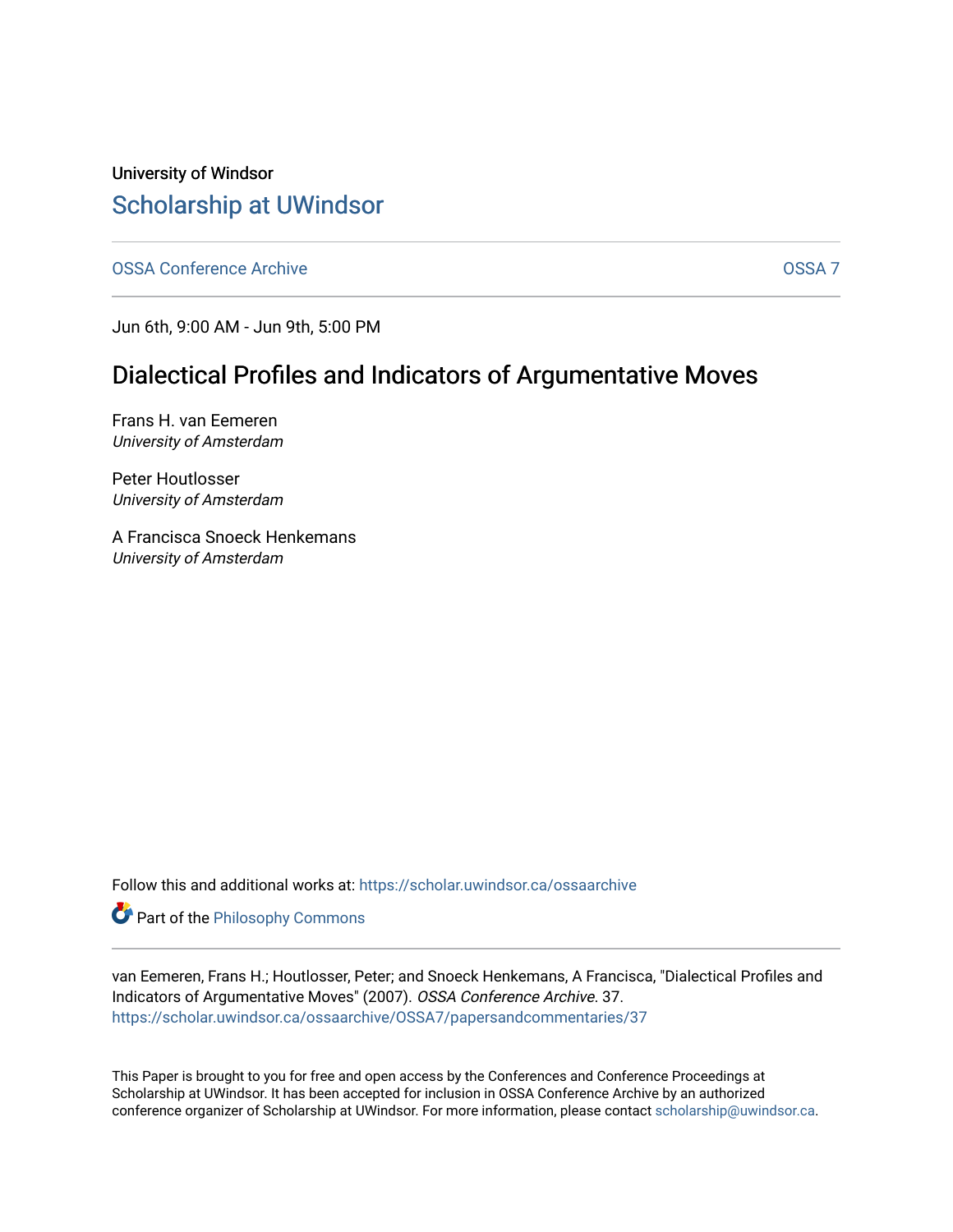# Dialectical Profiles and Indicators of Argumentative Moves

## FRANS H. VAN EEMEREN, PETER HOUTLOSSER and A. FRANCISCA SNOECK HENKEMANS

*Department of Speech Communication, Argumentation Theory and Rhetoric University of Amsterdam Amsterdam, The Netherlands f.h.vaneemeren@uva.nl p.houtlosser@uva.nl a.f.snoeckhenkemans@uva.nl* 

ABSTRACT: In this paper the authors give a brief overview of the theoretical background of their research project "Linguistic indicators of argumentative moves." Starting from the pragma-dialectical ideal model of a critical discussion, they design dialectical profiles for capturing the moves that may or must be made at a particular stage or sub-stage of such a discussion. They explain how these dialectical profiles can be methodically exploited for systematically identifying the verbal expressions that can be indicative of any of these moves in argumentative practice.

KEY WORDS: argumentation, critical discussion, dialectical profile, linguistic indicator, pragma-dialectics.

#### 1. A PRAGMA-DIALECTICAL PERSPECTIVE ON ARGUMENTATIVE DISCOURSE

The study of argumentation is prospering. After its brilliant start in Antiquity, highlighted in the classical works of Aristotle, after an alternation of ups and downs during the following millennia, in the post-Renaissance period its gradual decline set in. Revitalization took place only after Toulmin and Perelman published in the same year (1958) their landmark works *The Uses of Argument* and *La nouvelle rhétorique* (co-authored by Olbrechts-Tyteca and translated into English in 1969). The model of argumentation presented by Toulmin and Perelman's inventory of argumentation techniques inspired a great many scholars in various ways to take up the study of argumentation in a serious manner. Nowadays there are well-established (formal as well as informal) logical approaches to argumentation, but also social and socio-psychological, linguistic, juridical and other approaches. In most of these approaches traces can be found of the influence of the classical and neo-classical argumentation theories just mentioned.<sup>[1](#page-1-0)</sup>

 The most important characteristic of the pragma-dialectical approach to argumentation that we represent is that argumentation is studied from a communicative perspective. Argumentation is viewed as a type of communication aimed at resolving a difference of opinion by critically testing the acceptability of the standpoints at issue. Generally, this communication will take place by verbal means, whether oral or written, but non-verbal elements (such as gestures and images) may also play a part. In practice, the term *argumentation* is used in two ways at the same time: it refers to a process ("I am still in the middle of my argumentation") as well as to its result ("Let's examine what her argumentation amounts to"). Because argumentation is not just part of reality, but can, and should, also be judged for its quality, the study of argumentation has not only a descriptive but also a normative dimension. According to pragma-dialecticians, the quality of

<span id="page-1-0"></span> $1$  For a more elaborate description of the history of the study of argumentation and the current state of the art, see van Eemeren et al. (1996) and van Eemeren (Ed. 2002).

Eemeren, F.H. van, Houtlosser, P. & Snoek Henkemans, A.F. (2007). Dialectical profiles and indicators of argument moves. In H.V. Hansen, *et. al.* (Eds.), *Dissensus and the Search for Common Ground*, CD-ROM (pp. 1-17). Windsor, ON: OSSA.

Copyright (c) 2007, the authors.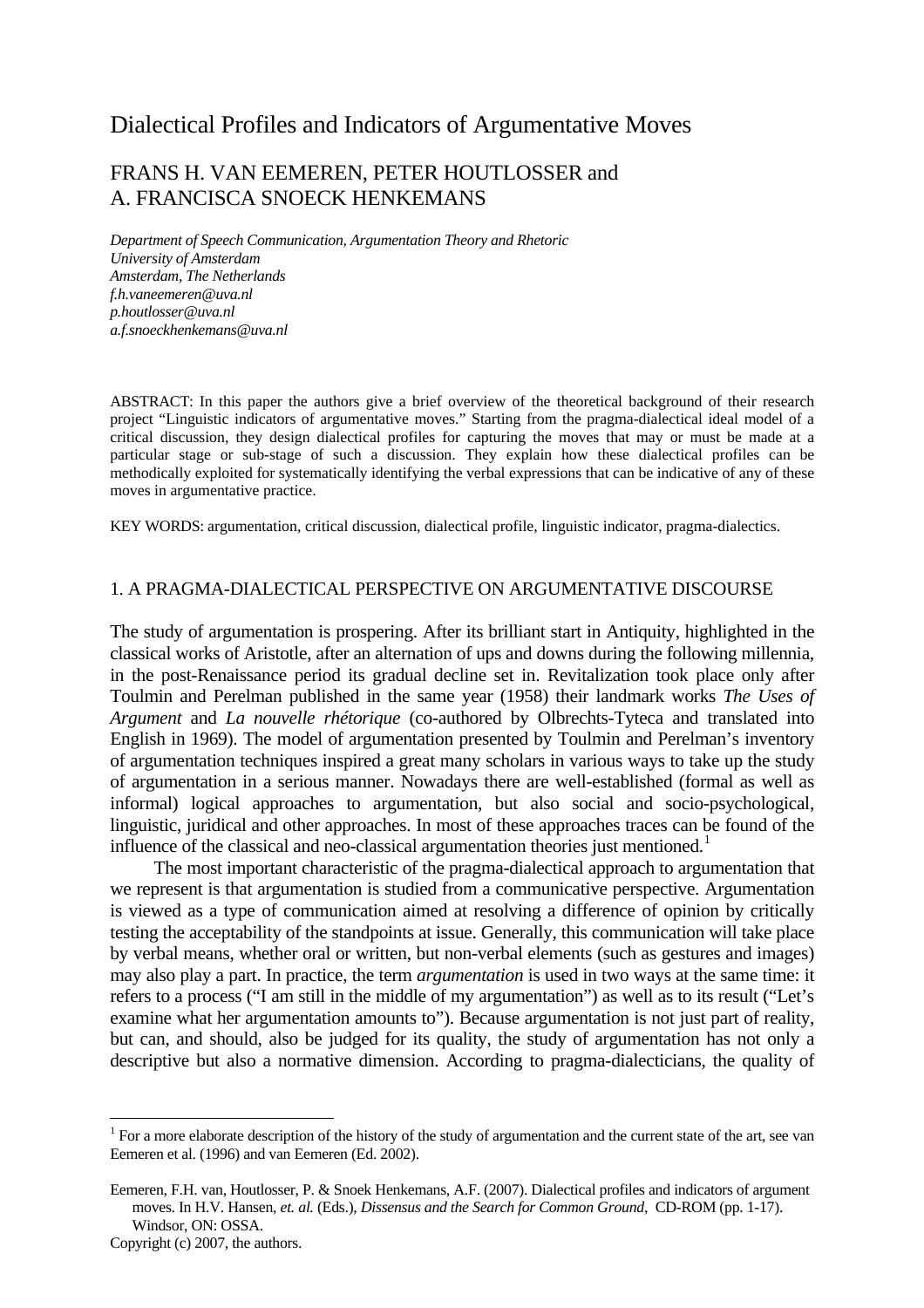argumentation and its possible flaws are to be measured against norms of reasonableness that are suited to its purpose.

 Logicians, whether they are in favor of a formal or an informal approach, tend to concentrate on the problems involved in the regimentation of reasoning. Social scientists and linguists, particularly discourse and conversation analysts, generally focus on empirical observation of argumentative discourse and its effects. In the pragma-dialectical view, however, these two approaches must be closely interwoven. Both the limitations of non-empirical regimentation and those of non-critical observation need to be systematically transcended. Pragma-dialecticians make it their business to clarify how the gap between normative and descriptive insight can be methodically bridged. This objective can only be achieved with the help of a coherent research program in which a systematic connection – a *trait d'union* – is created between well-considered regimentation and careful observation.

 Following a classical tradition, the study of the regimentation of critical exchanges is called *dialectics*. The study of language use in actual communication, which belonged in the past largely to the domain of rhetoric, is nowadays generally called *pragmatics*. Hence the choice of the name *pragma-dialectics* for the approach to argumentation that aims for a sound integration of insight from these two studies. Pragma-dialectics combines a dialectical view of argumentative reasonableness with a pragmatic view of the verbal moves made in argumentative discourse.<sup>[2](#page-2-0)</sup>

 Pragma-dialectics starts from four meta-theoretical principles, functionalization, socialization, externalization, and dialectification of argumentation, in which pragmatic and dialectical insights are systematically combined. Functionalization is achieved by making use of the fact that argumentative discourse occurs through – and in response to – speech act performances. Identifying the complex speech act of argumentation and the other speech acts involved in resolving a difference of opinion makes it possible to specify the relevant "identity conditions" and "correctness conditions" of these speech acts. $3$  In this way, for instance, a specification can be given of what is "at stake" in advancing a certain "standpoint," so that it becomes clear what the "disagreement space" is and how the argumentative discourse is organized around this context of disagreement.<sup>[4](#page-2-2)</sup> Socialization is achieved by identifying who exactly take on the discussion roles of protagonist and antagonist in the collaborative context of argumentative discourse. By extending the speech act perspective to the level of interaction, it can be shown in which ways positions and argumentation in support of positions are developed. Externalization is achieved by identifying the specific commitments that are created by the speech acts performed in a context of argumentative interaction.<sup>[5](#page-2-3)</sup> Rather than being treated as internal states of mind, in a speech act perspective notions such as "disagreement" and "acceptance" can be defined in terms of discursive activities. "Acceptance," for instance, can be externalized as giving a preferred response to an arguable act. Finally, dialectification is achieved by regimenting the exchange of speech acts aimed at resolving a difference of opinion in a model

<span id="page-2-0"></span> $2^2$  The dialectical conception of reasonableness is inspired by critical rationalists and analytic philosophers, such as Popper (1972, 1974), Albert (1975), and Naess (1966), and by formal dialecticians and logicians, such as Hamblin (1970), Lorenzen and Lorenz (1978), and Barth and Krabbe (1982). The pragmatic conception of argumentative discourse as consisting of making regulated communicative moves is rooted in Austin (1962) and Searle's (1969, 1979) ordinary language philosophy, Grice's (1989) theory of rationality in discourse, and other studies of communication by discourse and conversation analysts. It is in the first place the combination of dialectical and pragmatic insight that distinguishes pragma-dialectics from "formal dialectics" as developed by Barth and Krabbe (1982) that incorporates dialectical insight in a formal (logical) approach.

<span id="page-2-1"></span><sup>&</sup>lt;sup>3</sup> For a definition of argumentation as a complex speech act, see van Eemeren and Grootendorst (1984, pp. 39-46, 1992a, pp. 30–33). For the speech act of advancing a standpoint, see Houtlosser (1994). And for the distinction between identity conditions and correctness conditions, see van Eemeren and Grootendorst (1992a, pp. 30-31). 4

<span id="page-2-2"></span><sup>&</sup>lt;sup>4</sup> The term *disagreement space* was introduced in Jackson (1992, p. 261).

<span id="page-2-3"></span><sup>&</sup>lt;sup>5</sup> A kindred approach to argumentation in which commitments as well as other basic concepts of pragma-dialectics also play a crucial role is Walton and Krabbe (1995).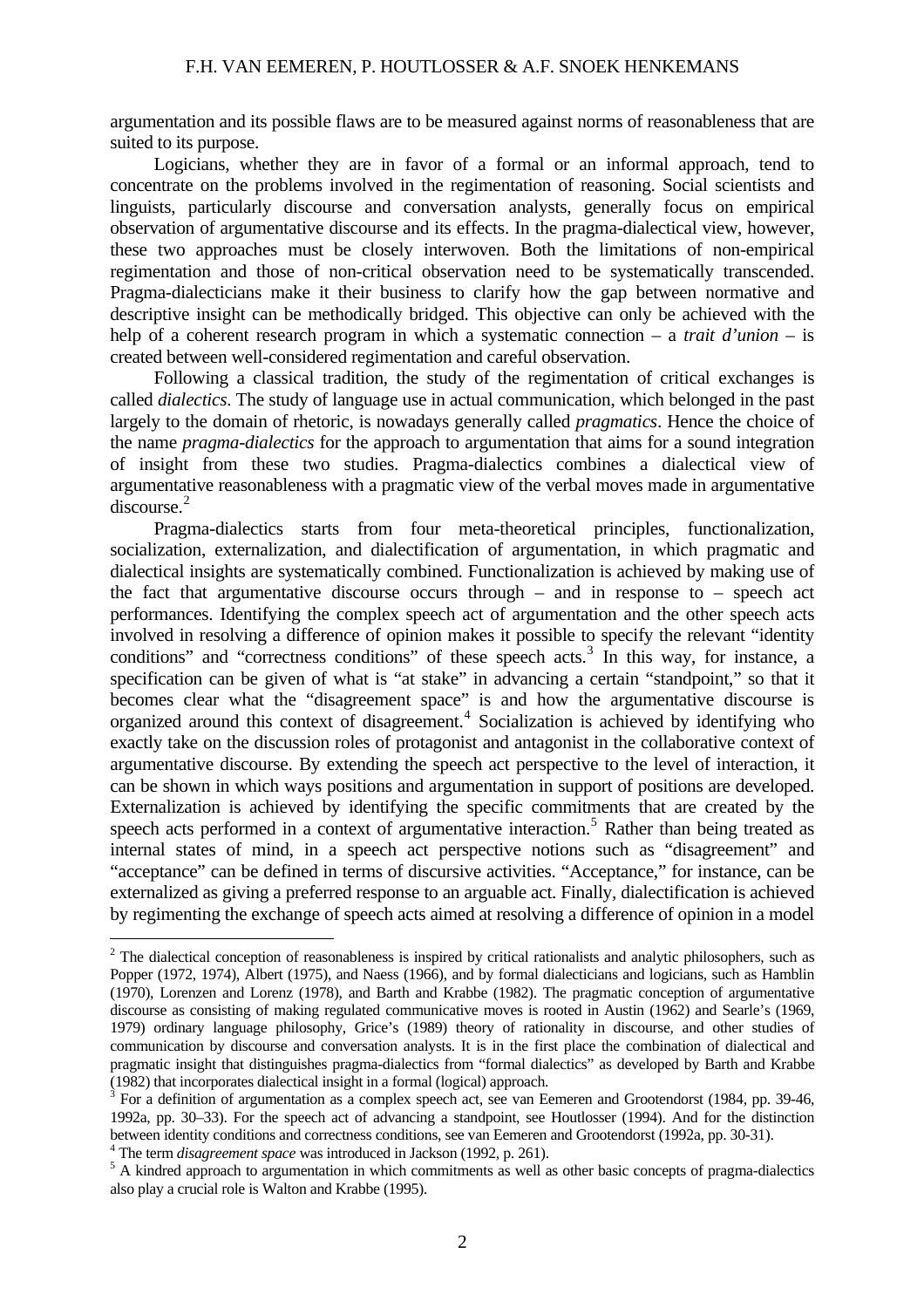of a perfect critical discussion. Such an idealized modeling of the systematic exchanges of resolution-oriented verbal moves, defines the nature and distribution of the speech acts that play a part in resolving a difference of opinion.

 The pragma-dialectical model of a critical discussion is a theoretically motivated system for resolution-oriented discourse. In a critical discussion, the parties attempt to reach agreement about the acceptability of the standpoints at issue by finding out whether or not these standpoints are defensible against doubt or criticism. The dialectical procedure for conducting a critical discussion is in the first place a method for exploring the acceptability of standpoints. In a critical discussion, the protagonist and the antagonist of a particular standpoint try to establish whether this standpoint, given the point of departure acknowledged by the parties, is tenable in the light of critical responses.<sup>[6](#page-3-0)</sup> To be able to achieve this purpose, the dialectical procedure for conducting a critical discussion should not deal only with inference relations between premises and conclusions (or "concessions" and "standpoints"), but cover all speech acts that play a part in examining the acceptability of standpoints. In pragma-dialectics, the concept of a critical discussion is therefore given shape in a model that specifies all the various stages the resolution process has to pass and all the types of speech acts instrumental in any of these stages. When pointing out the roles that various types of speech acts can fulfill in resolving a difference of opinion it is important to emphasize, right from the start, that in argumentative discourse a great many speech acts are performed implicitly or indirectly, so that a certain role in a critical discussion may be fulfilled by different speech acts.

 In pragma-dialectics, the critical norms of reasonableness authorizing the speech acts performed in the various stages of a critical discussion are accounted for in a set of dialectical rules. Taken together, the model and the rules constitute a theoretical definition of a critical discussion. In a critical discussion, the protagonists and the antagonists of the standpoints at issue not only go through all stages of the resolution process, but they must also observe in every stage all the rules that are instrumental in resolving a difference of opinion.<sup>[7](#page-3-1)</sup> The dialectical procedure proposed by van Eemeren and Grootendorst (1984, 2004) states the rules that are constitutive for a critical discussion in terms of the performance of speech acts.<sup>[8](#page-3-2)</sup> They cover the entire argumentative discourse by stating all the norms that are pertinent to resolving a difference of opinion, ranging from the prohibition to prevent each other from expressing any position one wishes to assume in the confrontation stage, to the prohibition to unduly generalize the result of the discussion in the concluding stage.

 In principle, each of the pragma-dialectical discussion rules constitutes a distinct standard or norm for critical discussion. Any move constituting an infringement of any of the rules, whichever party performs it and at whatever stage in the discussion, is a possible threat to the resolution of a difference of opinion and must therefore (in this particular sense) be regarded as

<span id="page-3-0"></span><sup>&</sup>lt;sup>6</sup> In accordance with their critical rationalist philosophy, dialecticians place great emphasis on the consequence of the fact that a proposition and its negation cannot both be acceptable at the same time. The testing of standpoints is thus equated with the detection of inconsistencies (Albert 1975, p. 44).

<span id="page-3-1"></span> $\frac{7}{1}$  If the rules of the pragma-dialectical discussion procedure are regarded as first order conditions for having a critical discussion, the internal conditions for a reasonable discussion attitude can be viewed as "second order" conditions relating to the state of mind the discussants are assumed to be in. In practice, people's freedom to satisfy the second order conditions is sometimes limited by psychological factors beyond their control, such as emotional restraint and personal pressure. There are also external, "third order" conditions that need to be fulfilled in order to be able to conduct a critical discussion properly. They relate to the social circumstances in which the discussion takes place and pertain, for instance, to the power or authority relations between the participants and to the discussion situation. Together, the second and third order conditions for conducting a critical discussion in the ideal sense are *higher order conditions* for resolving differences of opinion. Only if these conditions are satisfied critical reasonableness can be fully realized in practice.

<span id="page-3-2"></span><sup>&</sup>lt;sup>8</sup> An improved version of the pragma-dialectical rules for critical discussion is to be found in van Eemeren and Grootendorst (2004, ch. 6).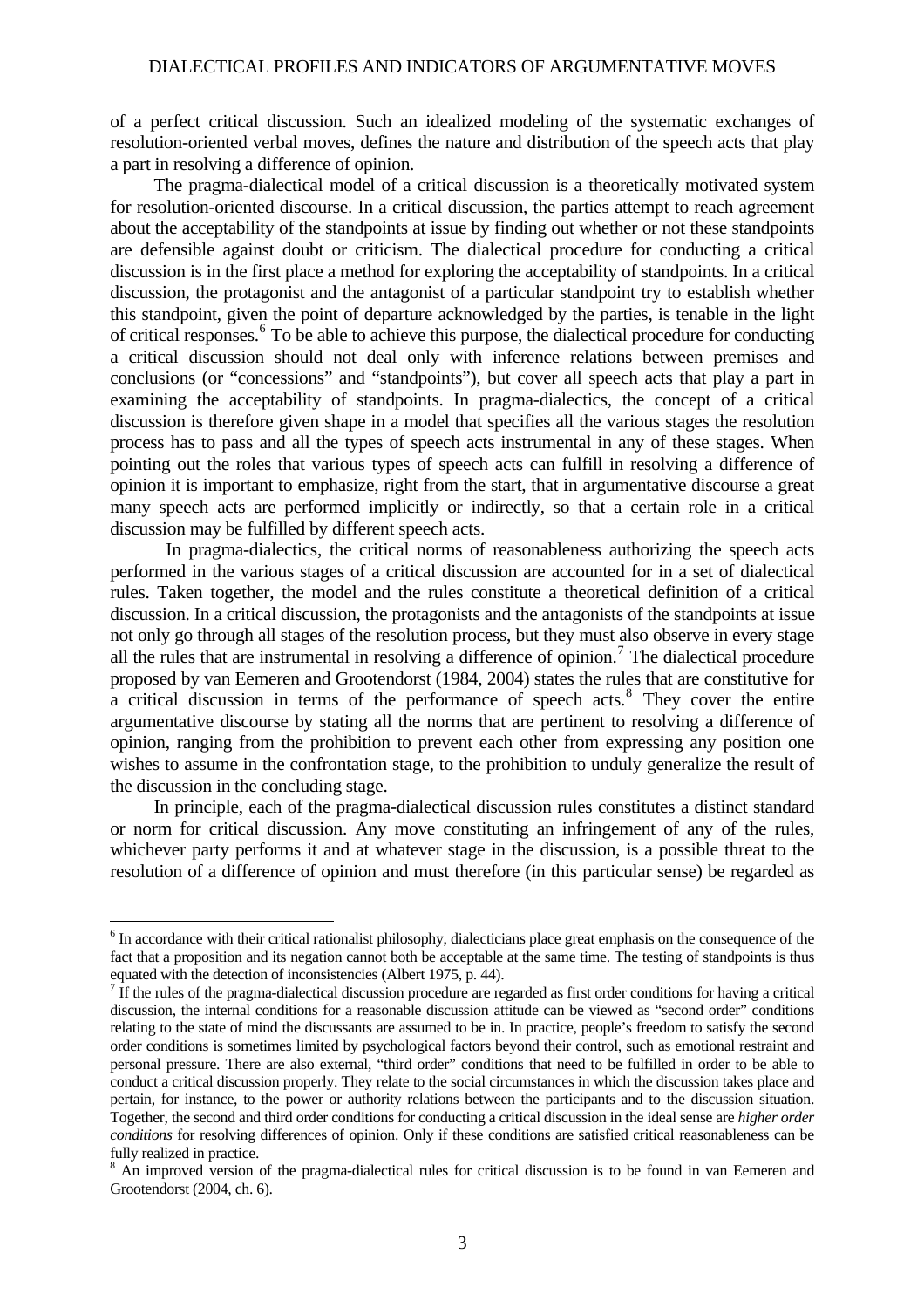fallacious.<sup>[9](#page-4-0)</sup> The use of the term *fallacy* is then systematically connected with the rules for critical discussion and a fallacy is defined as a discussion move that violates in some specific way a rule for critical discussion applying to a particular discussion stage.

 For various reasons, argumentative reality does not always resemble the ideal of a critical discussion. In order to be able to give a sound evaluation of argumentative discourse with the help of the model of a critical discussion, an analysis is needed that makes it clear which elements in the discourse can be considered potentially relevant for he resolution of the dispute. According to the ideal model, for example, in the confrontation stage antagonists of a standpoint must state their doubts clearly and unambiguously, but in practice doing so can be "face-threatening" for both parties so that they have to operate circumspectly.<sup>[10](#page-4-1)</sup> Analyzing argumentative discourse pragma-dialectically amounts to interpreting the discourse from the theoretical perspective of a critical discussion. Such an analysis is pragmatic in viewing the discourse as essentially an exchange of speech acts; and dialectical in viewing this exchange as a methodical attempt to resolve a difference of opinion. A pragma-dialectical analysis is aimed at reconstructing all those, and only those, speech acts that play a potential part in bringing a difference of opinion to a conclusion. In accomplishing a systematic analysis the ideal model of a critical discussion is a valuable tool. By pointing out which speech acts are relevant in the various stages of the resolution process the model has the heuristic function of indicating which speech acts need to be considered in the reconstruction.

 Van Eemeren, Grootendorst, Jackson and Jacobs further developed the analytical component of pragma-dialectics in *Reconstructing Argumentative Discourse* (1993). They emphasize that it is crucial that the reconstructions proposed in the analysis are indeed justified. The reconstructions should be faithful to the commitments that may be ascribed to the participants on the basis of their contributions to the discourse.<sup>[11](#page-4-2)</sup> In order not to "over-interpret" what seems implicit in the discourse, the analyst must be sensitive to the rules of language use,  $12$ the details of the presentation, and the contextual constraints inherent in the speech event concerned. So as to go beyond a naïve reading of the discourse, empirical insight concerning the way in which oral and written discourse are conducted will be beneficial.<sup>[13](#page-4-4)</sup> The analyst's intuitions can thus be augmented by the results of (qualitative and quantitative) empirical research.[14](#page-4-5)

In the analysis of argumentative discourse linguistic indicators of the various moves that are potentially relevant for the resolution of a dispute play a crucial role. During the past decade we have carried out a research project that we dubbed the "indicator project." The central question of the indicator project was what verbal means arguers use to indicate the functions of the various moves that are made in an argumentative discussion or text. The aim of the research was to identify these words and expressions, to classify them in accordance with the argumentative function they can have in argumentative discourse and to determine under which conditions they will fulfill a certain function. In this paper, we intend to explain the main

<span id="page-4-0"></span> $9$  The pragma-dialectical identification of fallacies is always conditional. An argumentative move may be regarded as a fallacy only if the discourse is correctly viewed as aimed at resolving a difference of opinion.

<span id="page-4-1"></span> $10$  Expressing doubt may also create a potential violation of the "preference for agreement" that governs normal conversation. See Heritage (1984, pp. 265–280), Levinson (1983, pp. 332–336), and van Eemeren, Grootendorst, Jackson, and Jacobs (1993, ch. 3).

<span id="page-4-2"></span> $11$  Only in exceptional cases, when interpreting a move as a potential contribution to the resolution process is the only charitable option left, an unsupported reconstruction may be warranted "for reason's sake." See van Eemeren and Grootendorst (2004, ch. 5).

<span id="page-4-3"></span><sup>&</sup>lt;sup>12</sup> An integration of the Searlean speech act conditions and the Gricean conversational maxims in a set of "rules of language use" is proposed in van Eemeren and Grootendorst (1992a, pp. 49-55, 2003, ch.4).

<span id="page-4-5"></span><span id="page-4-4"></span><sup>&</sup>lt;sup>13</sup> See, e.g., Jackson and Jacobs (1980) and Jacobs and Jackson (1981, 1982, 1983).<br><sup>14</sup> For a brief survey of the various approaches to the analysis of discourse and their empirical basis, see van Eemeren, Grootendorst, Jackson, and Jacobs (1993, pp. 50–59).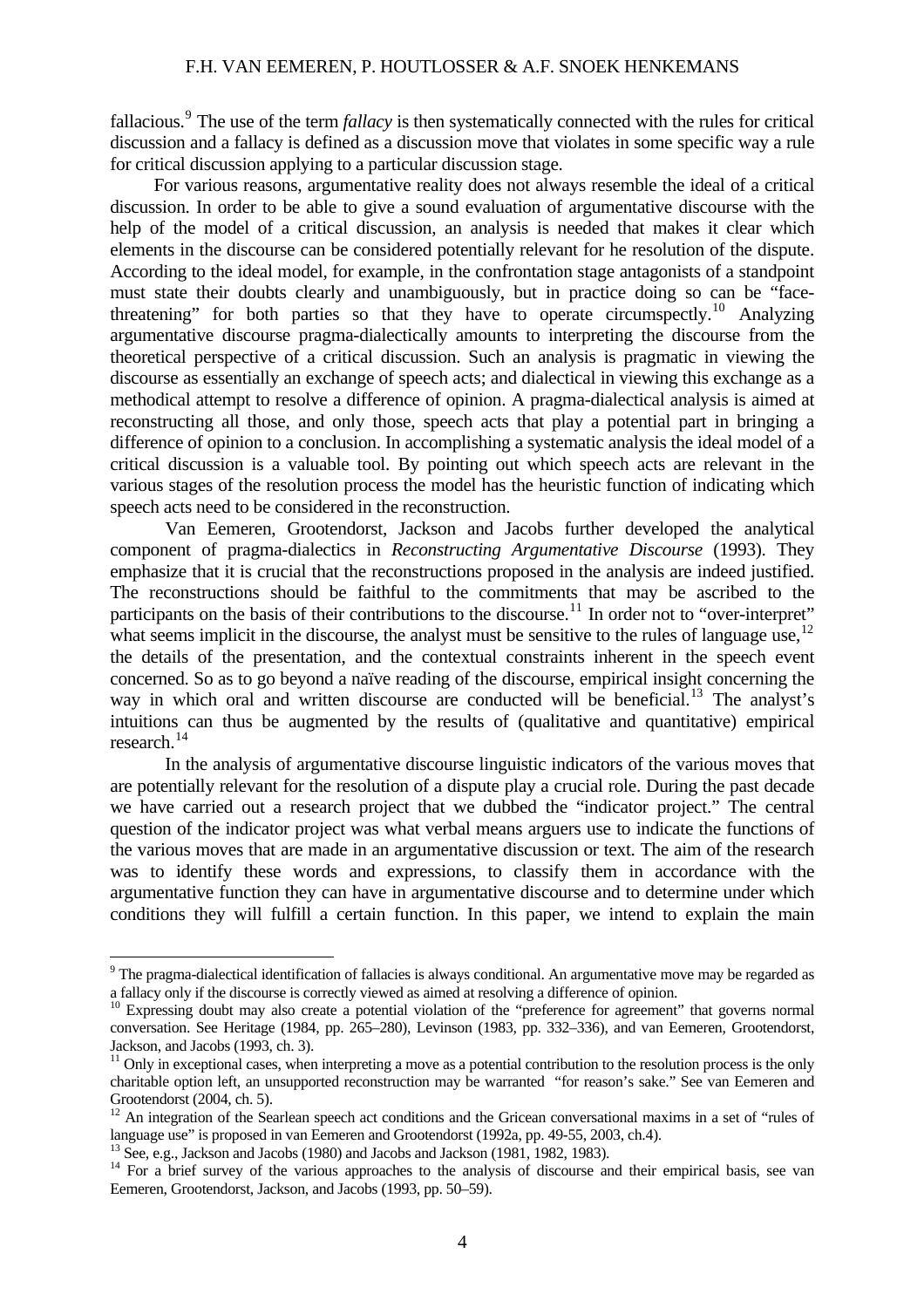theoretical and methodological premises of the indicator project. Starting from these premises we also want to illustrate by means of some examples how we conducted our research (van Eemeren, Houtlosser and Snoeck Henkemans 2000, 2005; Houtlosser 1997, 2002; Snoeck Henkemans 2001, 2003a, 2003b).

## 2. ARGUMENTATIVE INDICATORS AND THE MODEL OF A CRITICAL DISCUSSION

For three reasons the pragma-dialectical model of a critical discussion constitutes an appropriate starting point for the description of argumentative indicators. First, starting from the assumption that argumentative discussions and texts are always – at least to some extent – aimed at resolving a difference of opinion on the merits, the model of a critical discussion can be considered a blueprint of the crucial tasks that the participants have to carry out in order to resolve a difference of opinion in a critical testing process. All the tasks specified in the model are functional in a critical testing process and should ideally be carried out in some way or other, even if in practice they are sometimes only fulfilled in an implicit or incomplete way, or even not at all. It is in fact precisely in those cases where the fulfillment of these tasks is not explicitly or completely manifest in the discourse that the model has a special function. Second, precisely because the model provides a specification of all speech acts that can play a constructive role in the various stages of resolving a difference of opinion on the merits, apart from indicators of standpoints and arguments, such as "therefore" and "because," also indicators of other moves that play a part in critically testing the acceptability of the standpoint at issue can thus be included in the research. Which linguistic indicators signal, for example, that an arguer accepts the burden of proof for a standpoint or tries to evade the burden of proof? Which indicators refer to the point of departure of the discourse? And which indicators point to the result of the discussion? Third, the ideal model of a critical discussion enables the analyst to classify the various kinds of indicators in a systematic way, because the argumentative moves they refer to are systematically connected with the various stages in the resolution process.

Methodologically, we take the model of a critical discussion as our point of departure in identifying argumentative moves in argumentative practice, even in cases in which the moves concerned are potentially or actually fallacious. The model can be used as a frame of reference in identifying argumentative moves that are analytically relevant but may be irrelevant from an evaluative perspective, i.e., fallacious.<sup>[15](#page-5-0)</sup> As we explained earlier (e.g., van Eemeren and Houtlosser 2002), arguers who aim to resolve a difference of opinion make use of "strategic manoeuvring": the rhetorical exploitation of the margins for verbal action left by the arguers' dialectical obligations in the various stages of a critical discussion. The strategic manoeuvring is sound as long as it remains in agreement with the rules for critical discussion, but it may also derail and become fallacious. In practice it can, of course, not always be predicted in advance whether a particular instance of strategic manoeuvring will be sound or fallacious.

How do we envisage the process of identifying moves that are analytically relevant for resolving a difference by way of a critical discussion to take place? In the various overviews of the model of a critical discussion that have been given, the tasks a critical discussion requires the participants to perform are presented in a general way; not every potential contribution to the critical testing process is specified.<sup>[16](#page-5-1)</sup> In the overview of the opening stage, for example, the participants in a critical discussion have to come to an agreement about their mutual material and procedural starting points, but it is not specified which moves exactly they have to make to come

<span id="page-5-0"></span><sup>&</sup>lt;sup>15</sup> For the conceptual distinction between analytical relevance and evaluative relevance, see van Eemeren and Grootendorst (1992b).

<span id="page-5-1"></span><sup>&</sup>lt;sup>16</sup> In van Eemeren and Grootendorst (1984, 1992a, 2004) and van Eemeren et al. (1996) the stages are specified that the critical testing process has to go through and the crucial obligatory moves are represented. Snoeck Henkemans (1992) gives a specification of the first round of moves in the argumentation stage.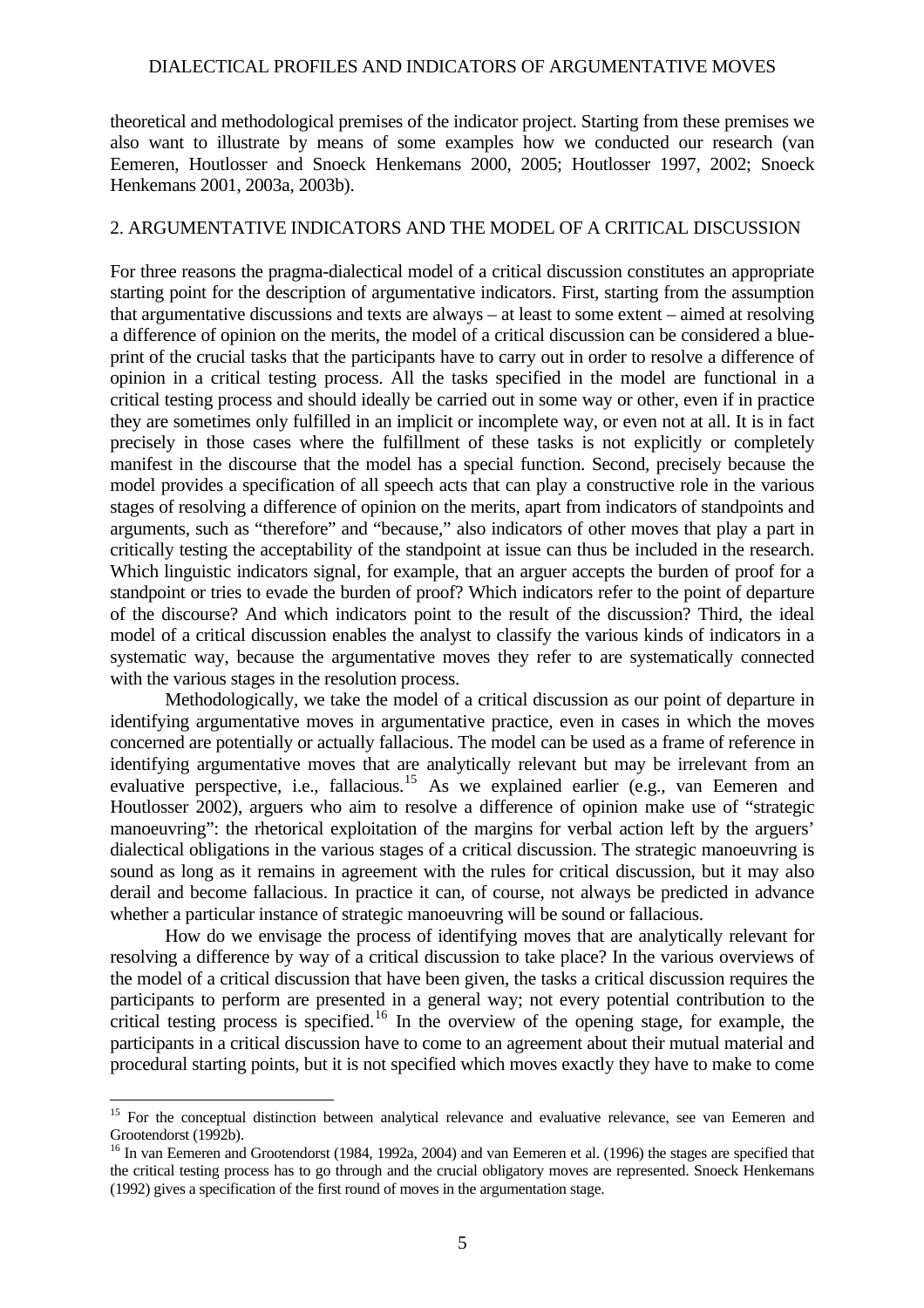to such an agreement. For our present purposes, however, a specification of these moves is needed, because it is not possible to identify the indicators of the various moves if their dialectical function has not been fully defined.

 Instead of specifying *all* the moves a critical discussion could possibly consist of, out of necessity, we opt for a piecemeal approach and start specifying – in an exemplary way – those moves that can be instrumental in realizing some particular tasks the discussants have to perform at some particular stages or sub-stages of the discussion. In order to be able to do so, we have developed a heuristics consisting in the application of *dialectical profiles*. Our dialectical profiles are inspired by the idea of *profiles of dialogue* developed by Walton and Krabbe and presented in several publications (Walton 1989; Walton and Krabbe 1995; Krabbe 1992, 1999). Walton and Krabbe describe a profile of dialogue as "a connected sequence of moves and countermoves in a conversational exchange of a type that is goal-directed and can be represented in a normative model of dialogue" (Walton 1999, p. 53; Krabbe 1999, p. 2). Our *dialectical* profile is from the outset a purely normative concept and can be defined as a sequential pattern of the moves that the participants in a critical discussion are entitled – and in some sense obliged – to make to realize a particular dialectical aim in a particular stage or sub-stage of the discussion. In the next section we shall further explain what we mean by dialectical profiles by showing how they can be used as a design for capturing the moves that are instrumental at a particular stage or substage of a critical discussion. Our next step is to illustrate how we exploit the dialectical profiles methodically for identifying the verbal expressions that can be indicative of any of these moves in argumentative practice.

## 3. DIALECTICAL PROFILES OF SEQUENCES OF MOVES IN A CRITICAL DISCUSSION

In designing dialectical profiles, certain general principles are to be taken into account. The most prominent of them are: (a) a principle of *systematicity* that implies that the moves included in a particular profile must comply with the sequential order of the dialectical procedure; these moves can be single or complex, but they are made in turn, one at the time; (b) a principle of *comprehensiveness* that implies that a profile must include all the moves that are necessary for the achievement of the possible outcomes of the discussion stage concerned; (c) a principle of *analyticity* that implies that complex profiles must be "decomposed" as far as possible into simple profiles; (d) a principle of *economy* that implies that no moves in a profile may be repeated, except in the profile of the confrontation stage, where they may be repeated (only) once; (e) a principle of *finiteness* that implies that a dialectical profile must make it clear how for each branch of the profile a closure is achieved in a finite number of moves.

To get to a first example of a dialectical profile, we focus on the way in which in the opening stage of a critical discussion agreement is reached as to who will assume the burden of proof. In the simplest case, i.e., that of a single non-mixed dispute with one standpoint that meets with doubt,<sup>17</sup> agreement about who will assume the burden of proof may consist in either a confirmation or a disconfirmation of the conditional obligation of the party that advanced the standpoint to defend this standpoint. In order to determine which of these two results has been achieved, it is helpful to have an understanding of the kind of deliberation that can lead to either of these results, and the moves that are made to achieve it.<sup>[18](#page-6-1)</sup> Such an understanding can be achieved with the help of a dialectical profile of the deliberation process.

<span id="page-6-0"></span><sup>&</sup>lt;sup>17</sup> See van Eemeren and Grootendorst (1984, 2004) for the distinction between non-mixed disputes, in which the other party merely doubts the first party's standpoint but has no standpoint of his own, and mixed disputes, in which the other party counters the first party's standpoint by advancing an opposite standpoint.

<span id="page-6-1"></span><sup>&</sup>lt;sup>18</sup> We use the (non-technical) term *deliberation* to refer to the parties' (sub-)discussion about the point of departure for the discussion. Some authors prefer to label such deliberations "meta-dialogues" (see Krabbe 2003; Finocchiarro 2005; Mackenzie 1981).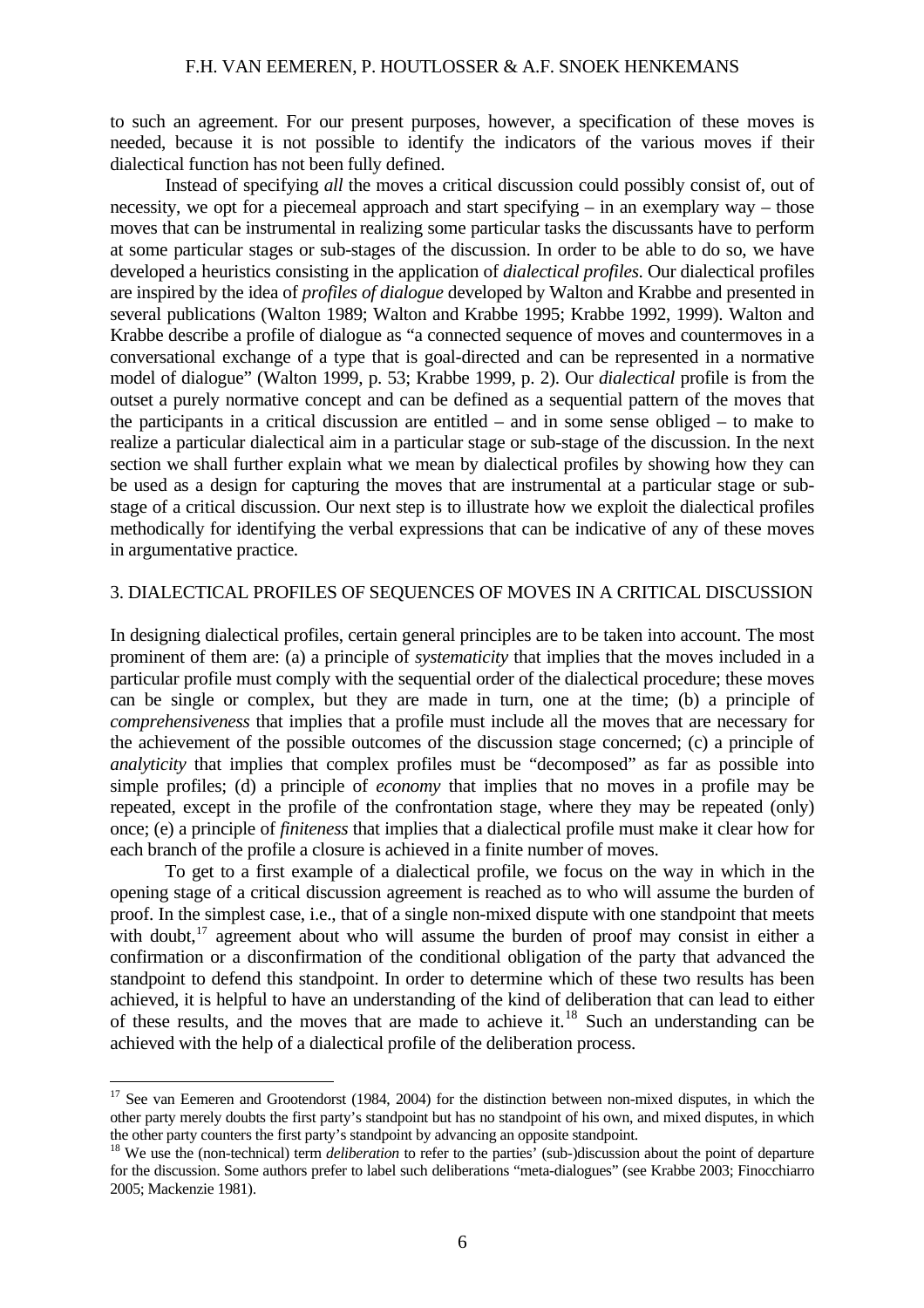In designing this dialectical profile, the first issue we have to deal with is which party is to start the deliberation and what kind of move this party must make. According to the pragmadialectical procedure for conducting a critical discussion the party (let's say *P*) that has advanced a standpoint in the confrontation stage of the discussion may in the opening stage be challenged by the other party (let's say *A*) to defend this standpoint (van Eemeren and Grootendorst 2004). Once the challenging move has been made, it is up to P to respond. This response can consist of one of the following alternatives: P may either accept the challenge or refuse to accept it. If P accepts the challenge, this particular deliberation is over: it is agreed that in the argumentation stage of the discussion P will defend his standpoint. If P refuses to accept the challenge, A may react to this refusal in two ways. A's first option is to claim his right to maintain his doubt. Then, again, the deliberation is in fact over. A's second option is to ask P why he does not want to defend his standpoint. Then P must either retract his standpoint or initiate a procedural discussion in which he explains his reasons for not defending his standpoint here and now. The deliberation may then still go on with a discussion of P's reason-giving. As a reason for not wanting to defend his standpoint here and now, P can for instance say that A is such a well-skilled arguer that it might be a good idea if he played the devil's advocate and made an attempt to defend P's standpoint. A should, in turn, react to this proposal, etc. For now, we leave it at the following "starting profile":



In this way, the design of the profile provides the analyst with a systematic sequential representation of the moves that are analytically pertinent to the process of coming to an agreement about whether or not to accept a burden of proof for the standpoint at issue in the opening stage of the discussion.

#### 4. DETERMINING THE MATERIAL POINT OF DEPARTURE FOR THE DISCUSSION

With the help of three extended examples we shall now explain how we make use of dialectical profiles for identifying indicators of argumentative moves. In this section we concentrate on indicators of moves that can – or have to – be made in the opening stage of a critical discussion to determine the material point of departure for the discussion.

Just as deliberations on the division of the burden of proof, deliberations aimed at achieving a material point of departure for the discussion that is shared by both parties need a beginning. Who has to make the first move and what kind of move should this be? Unlike the deliberation on accepting the burden of proof, the deliberation on the material point of departure for the discussion does not have a procedural rule that prescribes which party is to initiate the deliberation. This decision is left to the parties concerned. Let us assume that the party (P) that advanced the standpoint initiates the deliberation. How can he proceed? If we imagine the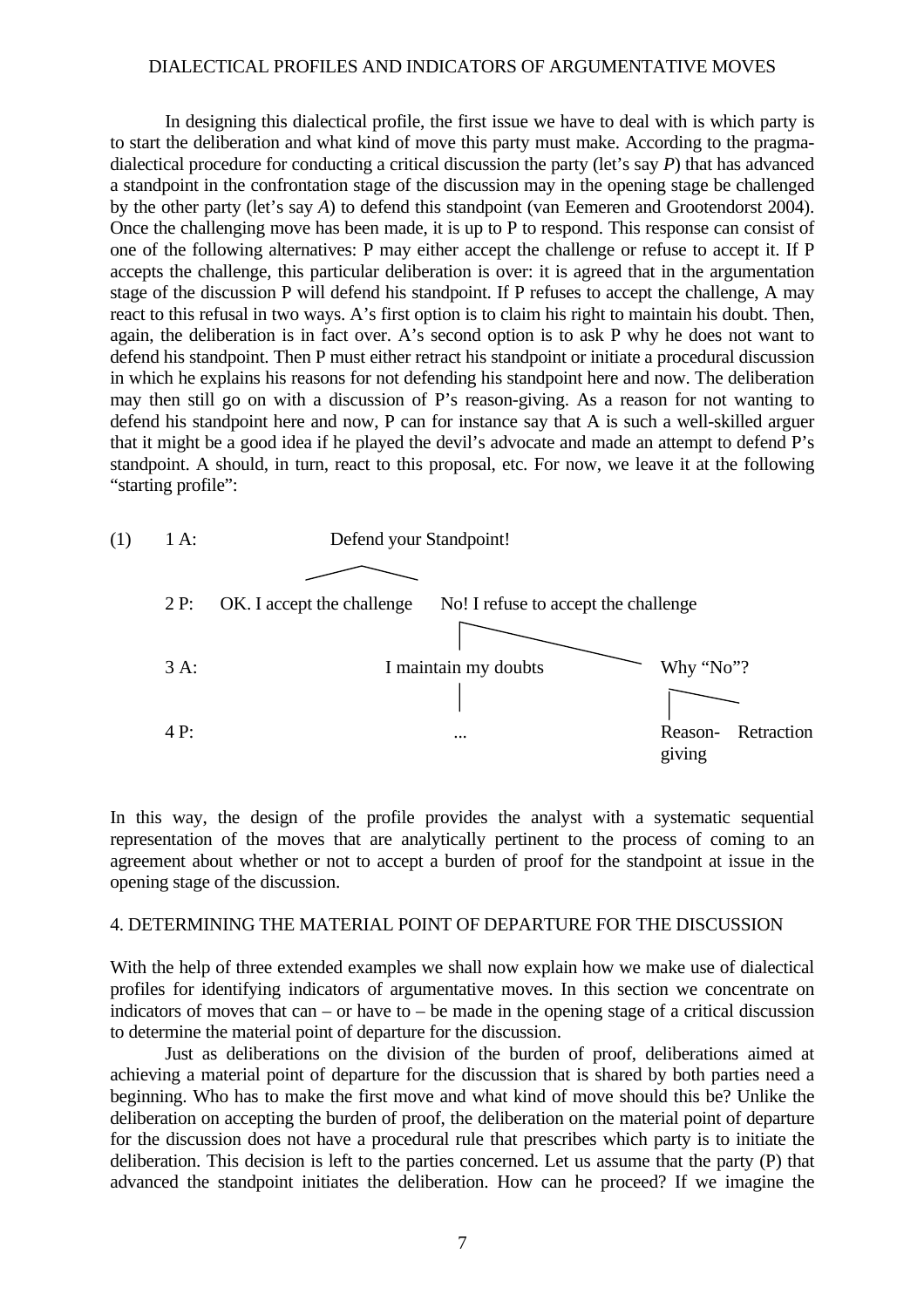material point of departure for the discussion to consist of a set of mutually accepted propositions that comes about in a step-wise process in which all the propositions are in turn negotiated by the participants in the discussion, then the initial move in the deliberation on determining the point of departure consists in making a proposal to treat a certain proposition  $(X)$  during the discussion as a common point of departure.

How can A respond to P's proposal to treat proposition  $X$  as a point of departure for the discussion? Given that it is in the interest of both parties to have a joint point of departure for the discussion, A's response to P's proposal would be most efficient if it consisted in acceptance. It will be clear, however, that A may have all kinds of reasons not to accept X as a joint starting point. To be sure, A is under no obligation to give such a "preferred" response. The alternative response for A is to refuse P's proposal. There is, however, still a third possibility. Instead of accepting P's proposal or refusing it, A can accept P's proposal *conditionally*. By "accepting P's proposal conditionally" we mean that A is prepared to accept proposition X as a starting point for the discussion on the condition that P will do something in return – for instance, adopt yet another proposition, say Y, as a starting point. There can be all kinds of reasons why the acceptance of Y by P would be expedient for A, the most obvious reason being that A can use Y to counterbalance X. The latter is, for example, the case if Y can serve to impose restrictions on the argumentative use that P can make of proposition X in defending his standpoint or, in a mixed dispute, if Y can be used by A to defend the opposite standpoint.<sup>1</sup>

The initiating proposal and the three possible reactions we have just discussed form together the first round of the deliberation concerning the material starting point for the discussion. In a dialectical profile this first round can be represented as follows:

(2)

 $\overline{a}$ 



This profile of this first round of moves provides the analyst with a set of theoretically motivated options for the critical reconstruction of deliberations about the material starting point in a piece of argumentative discourse. In order to exploit this theoretical guidance, the analyst must, of course, be able to identify the manifestations of these moves when they occur and to provide an empirical, i.e., linguistic, justification for his analysis. This is where the examination of possible indicators of argumentative moves becomes important. Rather than discussing all potential indicators of the moves represented in the dialectical profile, we concentrate on making some general observations that are pertinent to all of them.

Our first observation concerning the expressions that are potential indicators of the moves in the profile – and argumentative moves in general – is that in argumentative practice not every move is necessarily accompanied by an indicator, let alone an unambiguous one. Imagine a scale that runs from linguistic indicators that are fully straightforward (e.g., "I hereby pronounce the standpoint that ...") through implicit linguistic indicators (e.g., "by my

<span id="page-8-0"></span><sup>&</sup>lt;sup>19</sup> The rationale for not including party A's questioning P's proposal ("Why X?") as a fourth possible response is that asking such a question would initiate a sub-discussion and for practical reasons we would like to restrict ourselves here to the discussion at the main level. For the distinction between discussions at the main level and discussions at a sub-level, see van Eemeren and Grootendorst (1984, 1992a, 2004).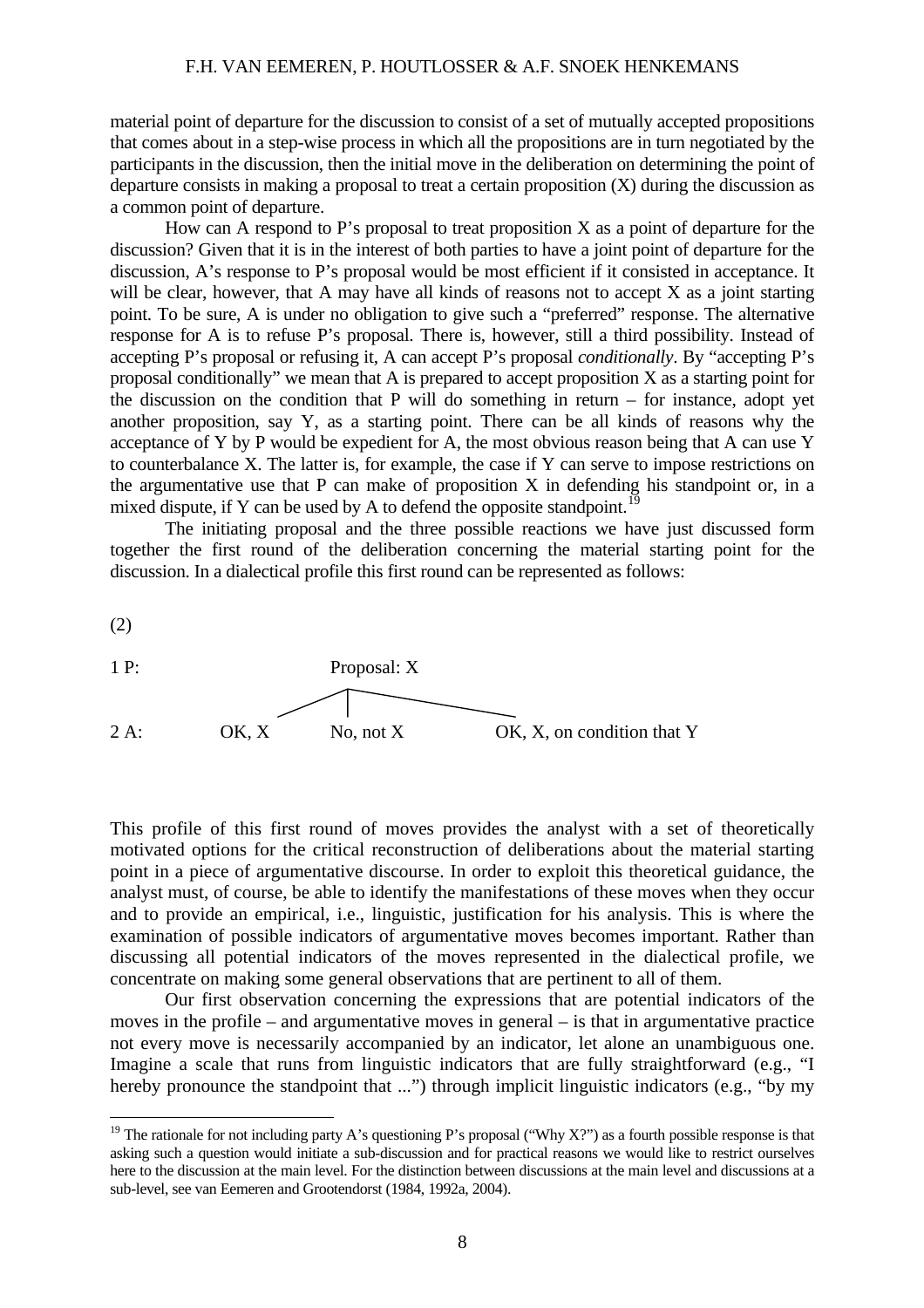book") and functional and grammatical indicators (force of the speech act and mood of the sentence) to a complete lack of indicators.

A good example of the type of move that is as a rule not accompanied by a straightforward or even an implicit linguistic indicator is the first move in the profile: P's proposal to adopt proposition X as a starting point for the discussion. Explicit proposals to adopt a particular proposition as a starting point are in practice hardly ever made. A more likely way of suggesting one's interlocutor to adopt a proposition as a starting point would be to ask him whether he agrees that something is the case or is not the case, or that something should be done or should not be done. The only feature of the type of move that is indicative is then the interrogative mood. The interrogative mood, however, is a very weak indicator: it can also be used for a great variety of other types of moves, so that some very specific contextual information is required to justify the reconstruction as a proposal to adopt a proposition as a starting point for the discussion.<sup>[20](#page-9-0)</sup> A case in point are the questions asked by the doctor in the dialogue below, which is taken from van Eemeren et al. 1993:

(3)

 $\ddot{\phantom{a}}$ 

| Patient: | I don't want them $((my parents))$ to have anything to do with my life, except $()$<br>security |
|----------|-------------------------------------------------------------------------------------------------|
| Doctor:  | You live at home?                                                                               |
| Patient: | Yes.                                                                                            |
| Doctor:  | They pay your bills?                                                                            |
| Patient: | Yeah.                                                                                           |
| Doctor:  | How could they not have anything to do with your life?                                          |

The doctor's first two moves are both questions; that is all the interrogative form of these moves tells us. The idea that these questions are asked to elicit concessions from the patient that enable the doctor to refute the patient's initial claim cannot be justified by merely referring to the interrogative mood. Because any straightforward or implicit linguistic indicators are lacking, this reconstruction can only be justified with the help of other sources, such as pragmatic insight in the standard patterns of such kinds of (critical) exchanges, in this case the pattern of punch-line refutation, as provided by discourse analysis.

There are, of course, also cases in which an implicit proposal to adopt a proposition as a starting point is functionally indicated in a more outspoken way. This is, for instance, the case when the proposal is presented as a rhetorical question, as in the following example (taken from Houtlosser 1995):

(4) Is it my fault that my looks are better than Ellen van Langen's? (Stella Jongmans, *de Volkskrant*, January 10, 1994)

Asking a rhetorical question is a quite common means of proposing to adopt a proposition as a starting point. The problem with rhetorical questions, however, is that they are also used for other purposes, for instance to advance standpoints. The last question in the dialogue between the doctor and the patient is a case in point. There the standpoint is that the patient cannot afford to have nothing to do with his parents. Here is another example, taken from a conversation about going on holiday that we recently overheard:

<span id="page-9-0"></span> $20$  For the analyst, the degree of implicitness of the communicative "force" of a speech act corresponds conversely to the degree of contextual information that is needed to justify the reconstruction of the communicative function of that speech act. See, for instance, van Eemeren and Grootendorst (1992a).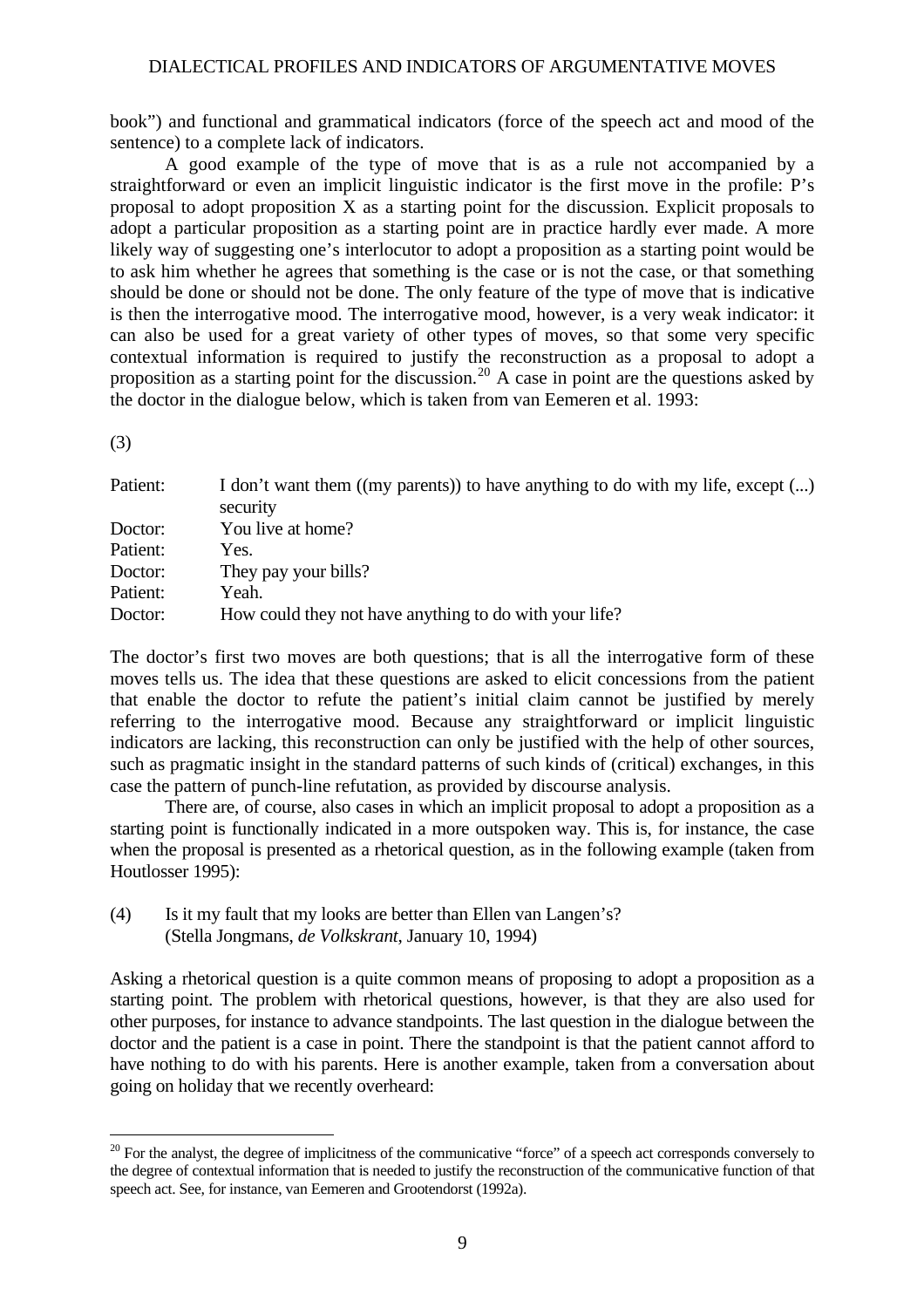#### F.H. VAN EEMEREN, P. HOUTLOSSER & A.F. SNOEK HENKEMANS

#### (5) How should Hank know? He's never been there ...

In this example it is decisive for the interpretation of the rhetorical question as a standpoint that the statement following the rhetorical question can be plausibly viewed as an argument in favor of the assertion that is indirectly conveyed by the rhetorical question, i.e., that Hank does not know anything about the place concerned (van Eemeren 1986; Slot 1993; Houtlosser 1995).

 Asking a rhetorical question is in fact already half-way between making a proposal to adopt a proposition as a starting point and *attributing* this status, without any ado, to a proposition. A party P that does the latter is in fact ahead of events and acts as if his proposal to treat proposition X as a starting point for the discussion was already accepted by A without P having made any such proposal. Roughly speaking, two kinds of cases can be distinguished: (a) the proposition concerned is just *used* by P as an argument in the argumentation stage without any sign that it would not be acceptable to the other party; (b) the proposition is explicitly *presented* by P as if it were an already accepted starting point that can therefore be used as an argument. In case (a), the fact that X is used as an argument is in fact the only indicator that  $-$  at least according to  $P - X$  was already accepted by A as a starting point. Case (b) can also be indicated explicitly. The funny thing is, however, that these indications are pre-eminently used in a perverted way: more often than not, they make it clear that what was presented as a common starting point is in reality not a common starting point at all: "There is no doubt that ...," "It will be clear that ...." and "Everybody knows that ...." If it would indeed be the case that everyone, including A, agreed that X is the case, why then "propose" the interlocutor to accept X as a starting point (Houtlosser 1995)?

What about the indicators of reactions to a proposal to adopt a proposition as a starting point for the discussion? Unlike the proposal itself, the reactions to the proposal specified in the dialectical profile regularly contain verbal elements that – under certain conditions – can be regarded as indicators of these moves. Of the three kinds of reactions that we specified, those of acceptance can be accompanied by markers such as "OK," "sure," "I agree" and "that is true" and those of refusal by markers such as "I don't think so" and "no." However simple these markers may seem, they are certainly not simple in the sense that the analyst can always rely on them. Obviously, expressions such as "OK" and "no" are used for a lot of other purposes than accepting or refusing a proposal to treat a certain proposition as a common starting point for a discussion.

The indicators accompanying reactions of conditional acceptance are more reliable. In the dialectical profile the move of conditional acceptance is specified as combining the adoption of one proposition (X) with a proposal to adopt simultaneously another proposition (Y). Odd as it may seem, in argumentative practice this combined move is not only often made but, on top of that, usually explicitly indicated. The indicator that is used (examples are the connectives "although," "nevertheless," and "but") indicates in such cases that there exists a conditional relationship between the propositions that the move combines.

 The connective "but" is a word that has been subjected to a host of linguistic analyses; the most well-known of these is probably Ducrot's (1980) standard analysis, which supports our description.<sup>[21](#page-10-0)</sup> In the construction "X but Y," "but" (in Ducrot's analysis "mais") connects a proargument, X, that, from a certain viewpoint, favors a certain type of conclusion and a counterargument, Y, that, from a different viewpoint, tells against that same type of conclusion; in addition, "but" conveys that the counter-argument Y overrules the pro-argument X. This analysis applies to the combined move of conditional acceptance that is represented in our dialectical profile. After all, the main reason why party A only agrees to accept party P's proposal to adopt proposition X as a starting point on the condition that proposition Y is adopted as a starting point

<span id="page-10-0"></span> $21$  A difference with the situation envisioned in Ducrot's analysis is that in Ducrot's analysis Y is not first proposed but simply *used*.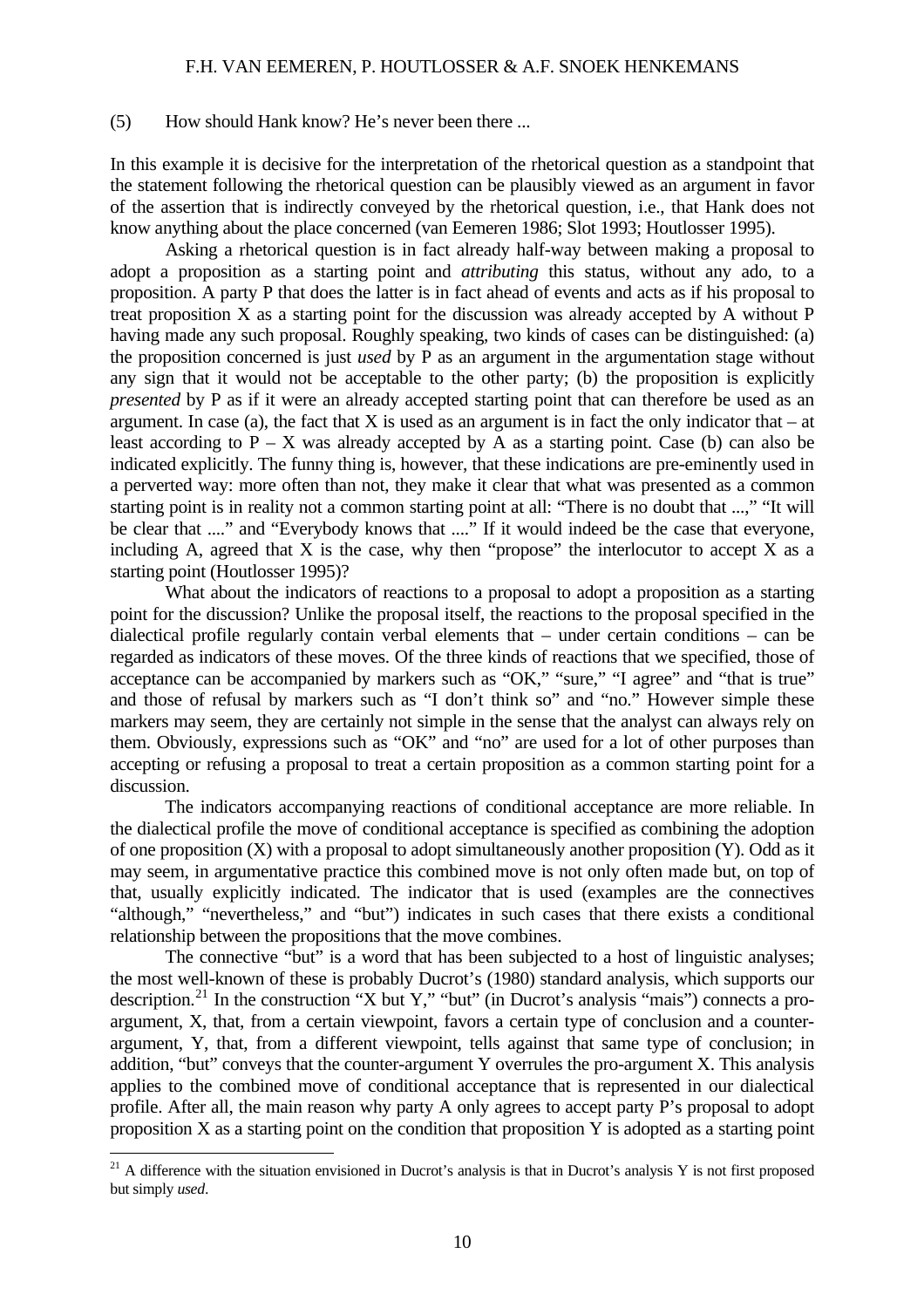as well, is that Y can be used to overrule – or at least neutralize (Snoeck Henkemans 1995) – the argumentative use that P can make of X. Thus, if "but" is employed in the way described in Ducrot's analysis, it indicates the move that in our profile is labeled a conditional adoption of a starting point.

Our analysis of "X but Y" as an indication of a move in which a proposition is conditionally adopted as a starting point has the interesting spin-off that it sheds more light on Ducrot's analysis of "X but Y" in at least six ways. First, it explains how it is possible for a speaker to accept both X and Y, in spite of their contradictory argumentative "orientation" (as Ducrot puts it) – in our analysis X and Y are not accepted *as arguments* but simply as propositions. Second, our analysis explains why the use of "but" is needed to "reconcile" two propositions that are content-wise not contradictory – although  $X$  and  $Y$  are accepted as propositions in the opening stage of the discussion, they are not accepted for their propositional content, but for their *argumentative potential*, which is to be exploited in the argumentation stage. Third, our analysis explains why in Ducrot's analysis the argument X and the counterargument Y presuppose different viewpoints  $- X$  is in our analysis proposed by one party and Y by the other party. Fourth, our analysis makes it clear that there exists a specific *relationship* between the viewpoints – the parties that represent these viewpoints are opponents in one and the same dispute. Fifth, as a consequence, Y can be said to be not only argumentatively relevant to X, as it is in Ducrot's analysis, but also *interactionally* relevant – the party who proposes Y *responds*, after all, to the other party's proposal to accept X. Sixth, our analysis explains why counter-argument Y in Ducrot's analysis is supposed to overrule pro-argument  $X -$  or at least to neutralize it: because X is accepted while having a certain argumentative potential in favor of the other party's standpoint, it must be assumed that the condition to accept Y as well is set because Y is supposed to have at least an equally large argumentative potential in favor of the party's own standpoint as X has in favor of the other party's standpoint. It would, after all, be useless to propose a starting point that has *less* argumentative potential than the starting point responded  $\frac{1}{10}$ .  $^{22}$  $^{22}$  $^{22}$ 

## 5. INDICATORS OF CAUSAL ARGUMENTS AND CRITICAL REACTIONS TO CAUSAL ARGUMENTS

Our next observations pertain to indicators of moves that play a part in the actual testing procedure. First, we focus on moves in the procedure that applies when causal argumentation is presented and reacted to. The type of causal argumentation we are concerned with here consists of cause-consequence argumentation. In this type of argumentation, it is claimed that an event mentioned in the argument has led, leads, or will lead, to the event represented in the standpoint. The first move in the procedure is the presentation of such an argument by the protagonist of the standpoint that is to be defended. In response to this move, the antagonist can (1) accept the argument, (2) question whether the proclaimed cause of the event really causes that event, (3) question whether the proclaimed cause does not cause a different event than the one referred to in the standpoint, or (4) question whether the event that is supposedly caused by the proclaimed cause is not caused by something completely different.<sup>[23](#page-11-1)</sup>

<span id="page-11-0"></span> $22$  "But" can also play a part in rejecting a proposal to adopt a proposition as a starting point. When "but" is used in a dialogue to introduce a direct reaction to such a proposal in a dialogue, it indicates without any exception that an objection to this proposal is about to be advanced.

<span id="page-11-1"></span><sup>&</sup>lt;sup>23</sup> These questions were earlier formulated and accounted for in the pragma-dialectical theory (van Eemeren and Kruiger 1985). (2) questions the supposed causal relation as such ("How on earth could you believe that smoking (automatically) causes lung cancer?"), while (3) and (4) can be viewed as specifications of (2). In (3) the antagonist suggests that the cause that is mentioned is not a sufficient cause to effectuate the consequence represented in the standpoint: there could be consequences that are different from, and perhaps even incompatible with, the one that is mentioned (as in "Couldn't it be the case that people like you precisely because you are sometimes a bit unfriendly to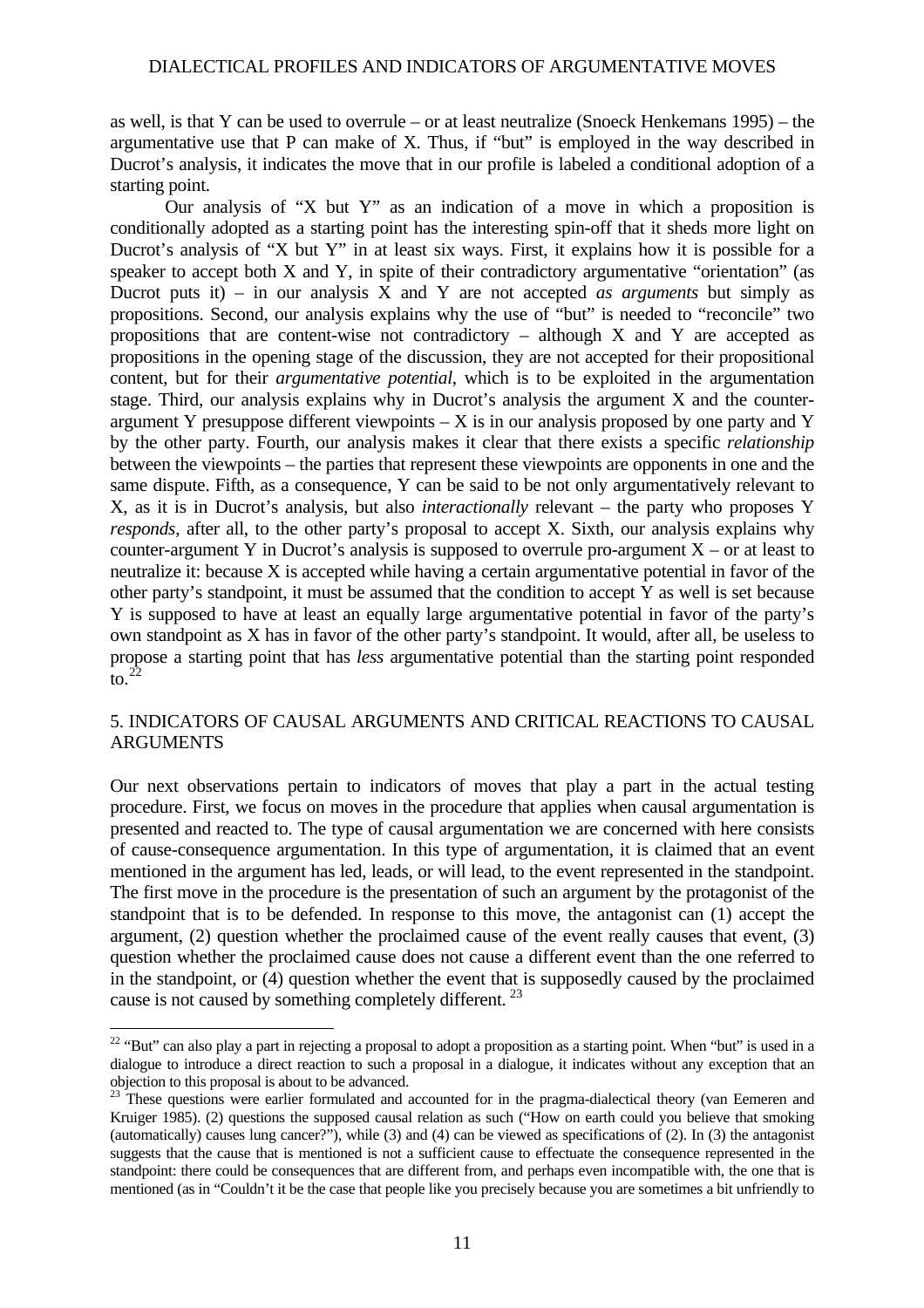#### F.H. VAN EEMEREN, P. HOUTLOSSER & A.F. SNOEK HENKEMANS

This is the dialectical profile of cause-consequence argumentation, where "A" is the argument, whose content consists of an accepted starting point "X," "S" is the standpoint that represents the caused event, "T" represents a different event, and "U" represents a different cause, "=>" means "leads to," "?/" preceding a proposition means "I doubt whether" and "?" following a proposition refers to the interrogative mood:

(6)

 $\overline{a}$ 



There are a great many expressions referring to a causal relation that can serve as linguistic indicators of the move presenting a cause-consequence argument (Snoeck Henkemans 2001). Some expressions, such as "cause," "effect," "means," "end," "makes that," and "leads to," mention the causal relation explicitly. Other expressions refer only implicitly to the causal connection, mentioning just an aspect of the causal relationship. Among the latter are expressions such as "cultivate" that represent a process that produces a particular effect or result, expressions such as "suddenly" and "in one blow" that refer to the sudden way in which something has happened or come about, expressions such as "will yield" and "is a guarantee for" that allude to a future result, and expressions such as "necessarily" that emphasize the inevitability of an event. One example suffices to make it clear that such an indicator can be implicit and strong at the same time:

(7) [It is no small wonder that X was expelled. His approach was not subtle enough.] In Chinese politics, based as it is on prudence and strictness, a less-than-subtle approach is almost a guarantee for a rapid down-fall. (*de Volkskrant*, March 18, 1998)

The next moves in the profile we need to discuss are the critical questions that can be asked in response to cause-consequence argumentation. It is noteworthy that it is not always the critical questions that are represented in the discourse, but the critic's *negative answers* to these questions. Apparently, critics have a hard time keeping the difference non-mixed at the sub-level. A likely negative answer to the first critical question associated with causeconsequence argumentation would be that the cause mentioned in the argument did not cause or will not cause the event referred to in the standpoint. Among the expressions that – straightforward or implicitly – indicate such an answer are "does not lead to," "you don't get

them?" in response to "I am sure they hate me, because I'm so unfriendly sometimes"). In (4), the antagonist suggests that the supposed cause is not necessary to effectuate the consequence mentioned in the standpoint: apart from the cause that is mentioned in the argument, there could be, or there are, only other causes that have this consequence (as in " You become schizophrenic because of genetic features, not because of having had a coldhearted mother, don't you?" in critical reaction to "That one will become a schizophrenic, having the cold-hearted mother he has!"). (3) and (4) may, of course, subsume more specific critical reactions in which particular nuances of the mentioned aspects of the supposed causal relation are questioned.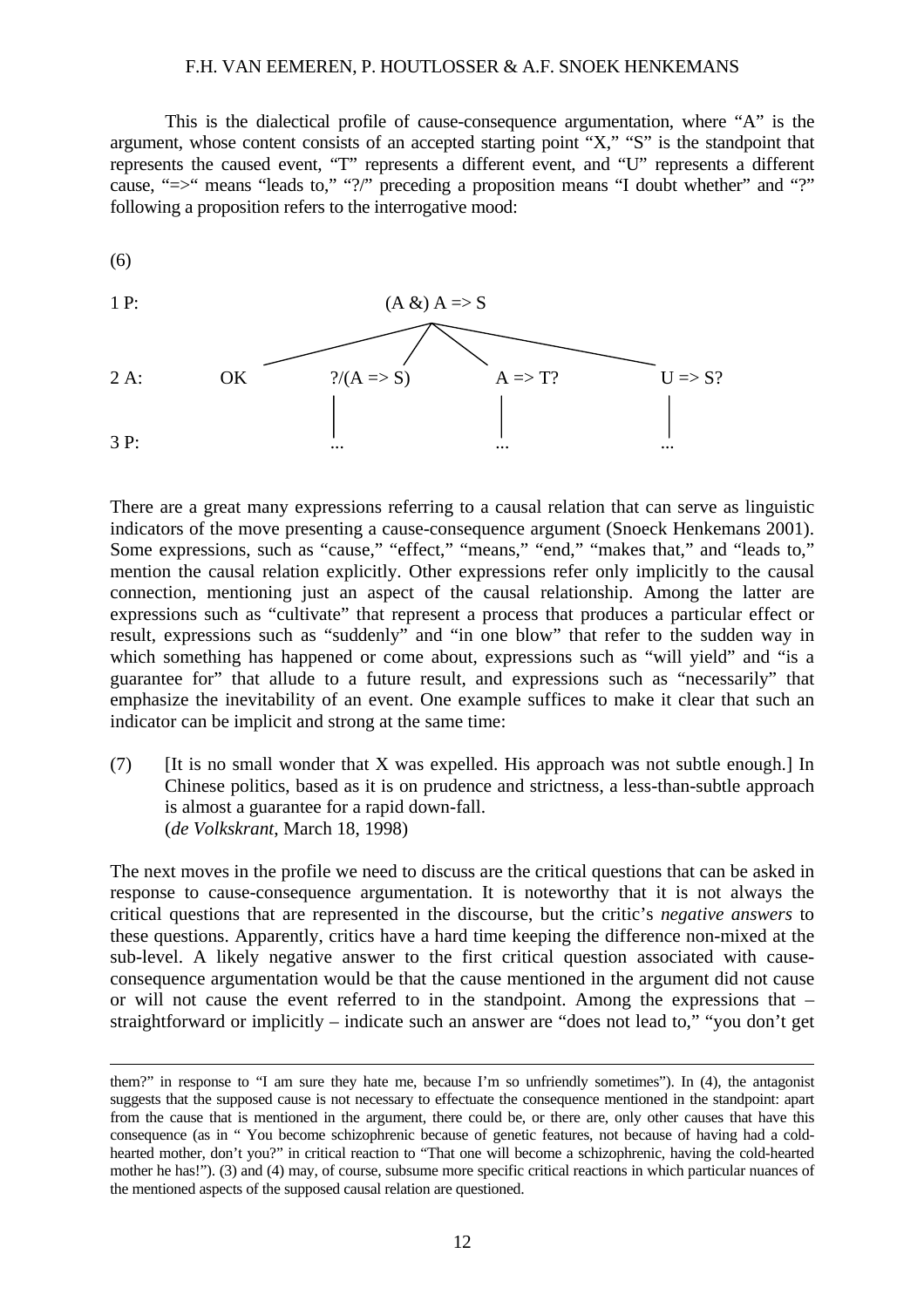... from/by," "it has not been proven that," and "has nothing to do with." (8) is  $a - self$ invented – example:

(8) Don't you know that it has never been proven that smoking kills, son?

Expressions that indicate a negative answer to the second critical question are "leads rather to," "is rather the cause of," and "has on the contrary everything to do with." Expressions that indicate a negative answer to the third critical question are "has a different cause," and "is rather caused by."

In our dialectical profile we have left the protagonist's reply to the antagonist's critical questions unspecified. One obvious substantiation of this move is, of course, the protagonist's refutation of the antagonist's criticism. In practice, the protagonist's refutation of such criticism is generally anticipated in the argumentation. In written texts this will even be the standard procedure, because then there is no antagonist available to ask critical questions.

### 6. INDICATORS OF COMPLEMENTARY COORDINATIVE ARGUMENTATION

In an argument scheme, an individual argument is related to the standpoint it is supposed to support or refute. As a rule arguments also have a certain relationship with other arguments that are adduced to support or refute the same standpoint. Together, the arguments are then characterized by a certain more or less complex argumentation structure. The complexity of the argumentation structure depends to a large extent on the reactions that arguers get (or expect to get) to their argumentation (van Eemeren and Grootendorst 1984, 1992a, 2004; Snoeck Henkemans 1992). What structure the resulting complex of arguments will have, depends on the criticism and on the way in which the protagonist defends himself against this criticism (Snoeck Henkemans 1992).

Complex argumentation can take several forms. When the propositional content of an argument advanced by the protagonist is not accepted by the antagonist, the protagonist can support this argument by advancing another argument. Then the argumentation structure becomes *subordinative*. [24](#page-13-0) The argumentation structure becomes *coordinative* when the protagonist's argument is not doubted as such but deemed insufficient, or when the antagonist makes a specific objection to the protagonist's argument. In the first case, the protagonist may supply an additional argument in response, which makes the coordinative structure of his argumentation *cumulative*. In the second case, the protagonist may attempt to meet the objection, which makes his coordinative argumentation *complementary*. Finally, the argumentation structure may also become *multiple*. This happens when the antagonist rejected the protagonist's argument or the defense it is supposed to give of his standpoint and the protagonist decides not to defend this argument, but to defend his standpoint with a completely different argument.

The various possible ways of not accepting a protagonist's argumentation are represented in the dialectical profile below, where "A1," "A2" and "A1.1" are the protagonist's arguments or sub-arguments, " $\rightarrow$ " means "supports" or "refutes," "S" is the protagonist's standpoint, "?/" means "I have doubts with respect to," " $\&$ " means "and," "[A1=A1a  $\&$ ]" means that the antagonist considers A1 only as a beginning of a defense of S, "C" is an objection or counterargument, "//" means "pleads against," "|" means "or," "~" means "it is not the case that,"

<span id="page-13-0"></span><sup>&</sup>lt;sup>24</sup> Strictly speaking, the content of the argument that the protagonist has advanced can at this stage of a critical discussion no longer be subjected to critical scrutiny because, if all has gone well, it has been accepted (or not accepted) by both parties as a common starting point at the opening stage of the discussion. In practice, however, starting points are not always proposed as such, but simply *used* as arguments in the argumentation stage of the discussion. We therefore include the questioning of the content of a starting point that is used in an argument in the argumentation stage in our dialectical profiles.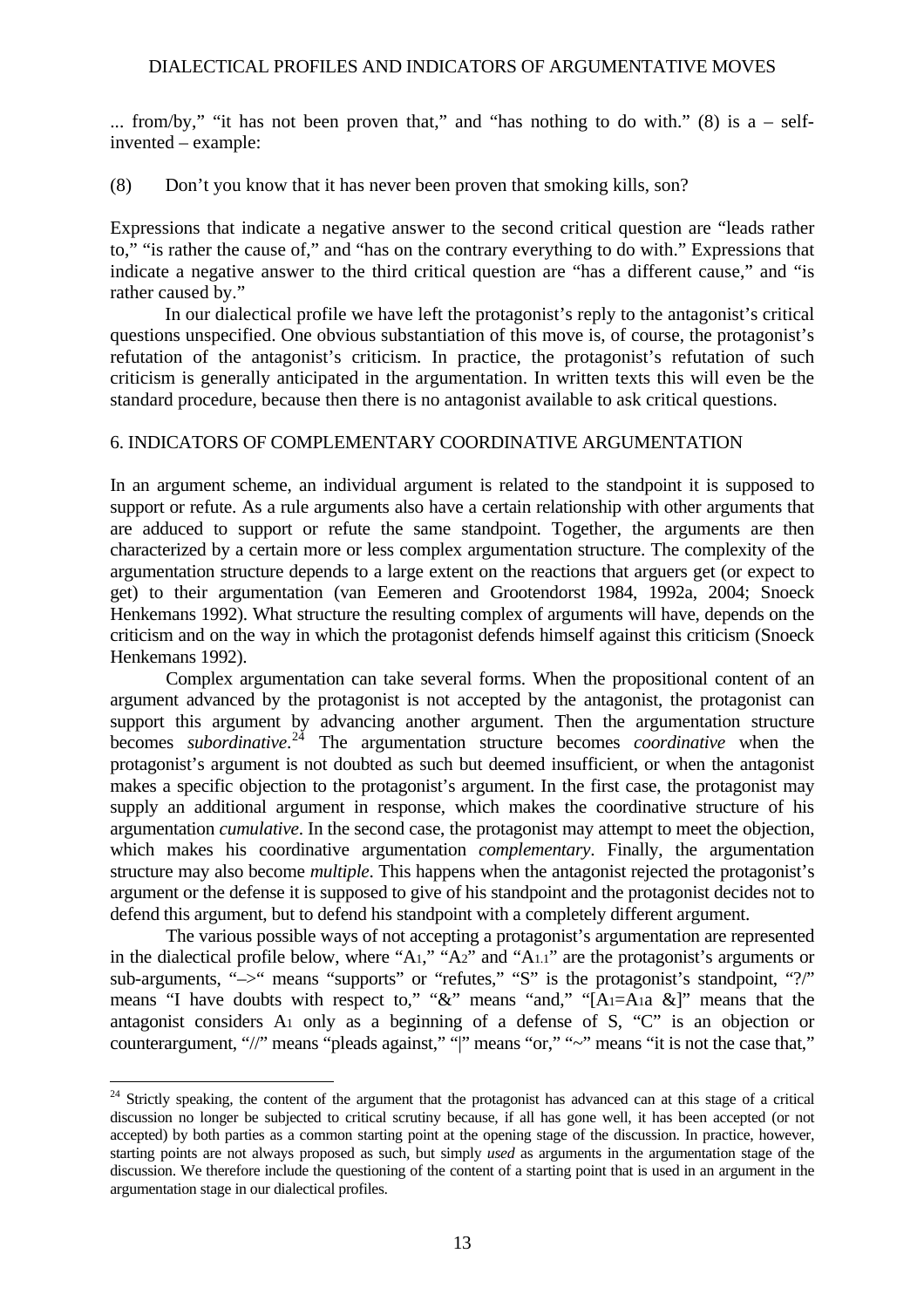"+" means that the arguments must be taken together, and "DS!" means that a renewed challenge is made with regard to the initial standpoint.



We here shall concentrate on some indicators of complementary coordinative argumentation. First we give an example of the way in which complementary coordinative argumentation emerges in a dialogical situation, then we focus on indicators of complementary coordinative argumentation in implicit discussions or monologues.

In dialogue (9), overheard at Paula's place at lunch, Anton regards Paula's argument that the last bus had already left an inadequate argument for Paula's staying the night at Eric's. He counters this argument by saying that Paula could have asked Anton to come and pick her up. Paula refutes Anton's counterargument by saying that she did not want to wake him up. In this way, a complementary coordinative argumentation is brought about:

(9) Paula: I had no choice but to stay the night at Eric's because the last bus had already left. Anton: But you could have asked me to come and pick you up. Paula: But I didn't want to wake you up.

In monologues, complementary coordinative argumentation is put forward by the protagonist if he anticipates that an objection against one of his arguments may be advanced that attacks the justificatory potential of this argument. Anticipating this criticism, the protagonist adds another argument that is supposed to parry the criticism. In combination, the argument that supports the standpoint directly and the refutation of a possible objection to this argument constitute, again, a complementary coordinative argumentation.

 There are a number of expressions that an arguer can use to indicate that a possible objection against an earlier argument will be refuted. Among these are "while," "whereas," "whereas normally," "whereas otherwise," "not even" and "and yet." Expressions such as "whereas," "while" and "and yet" can be used by the protagonist to signal a contrast between the views or criticism of a potential opponent and the way he thinks things are in reality. The following argument is an example of this use of "whereas":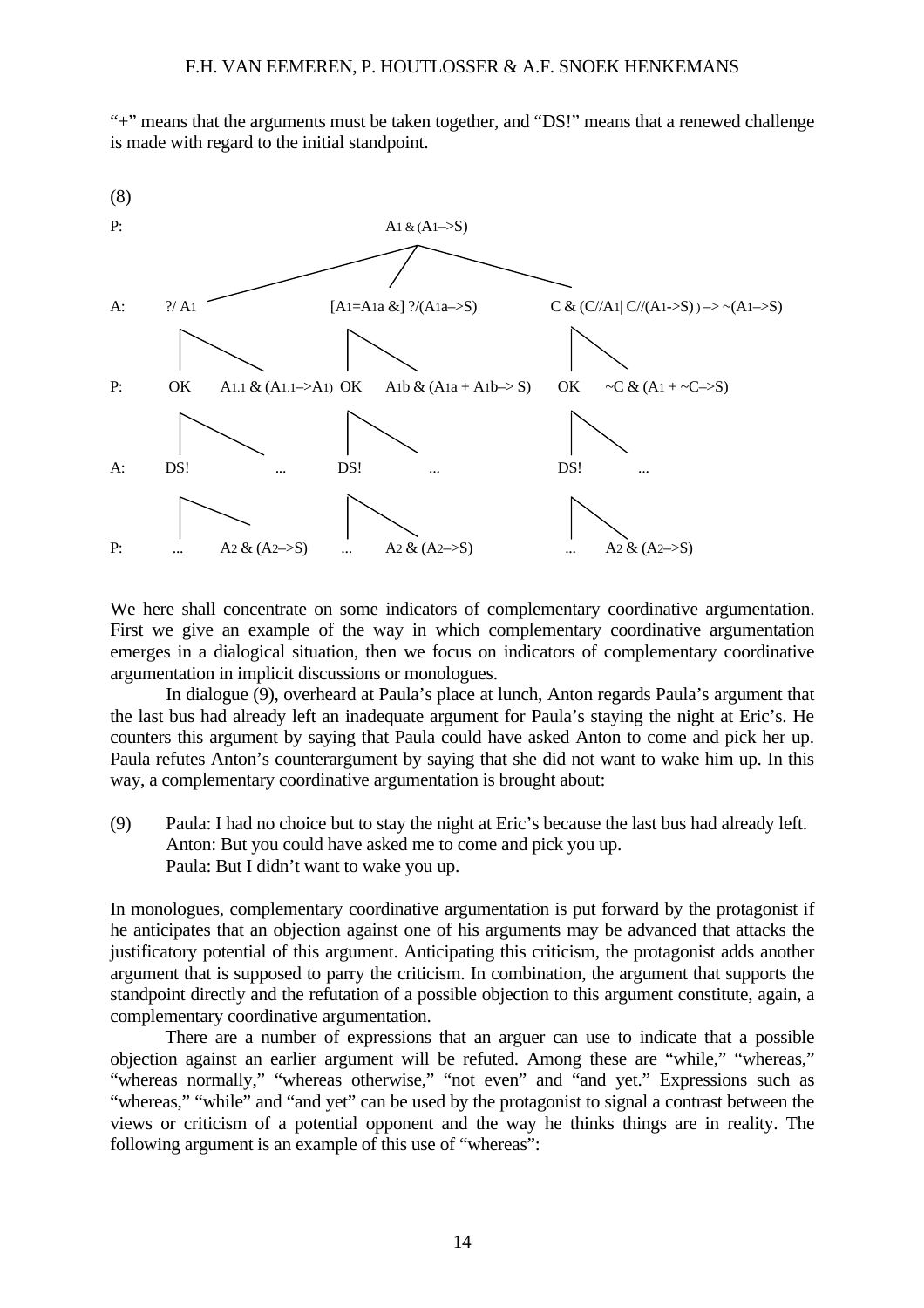(10) I wrote a letter to the administrative council, saying I can't tell you how much I appreciate the stipend. It has allowed me to dedicate so much of my time to SG, whereas otherwise I would have worked a campus job to pay the bills. (*www.studentleader.com/sal\_r.htm*)

In this example, a student defends the standpoint that his stipend has been a great help because it has allowed him to dedicate a lot of time to student government. A critical opponent might wonder: but couldn't you have devoted that time to student government without the stipend? The arguer makes clear that this criticism does not hold, because then he would have had to take a campus job to pay the bills and that would have interfered with his involvement in extracurricular activities.

 Just like happens in the student example, "whereas" or "while" can be easily combined with expressions such as "otherwise" or "normally." This is in particular so in cases where the arguer is defending a positive or negative judgment or qualification and needs to take into account that his opponent might come up with criticisms such as "But does your argument really justify that judgment?" "Is the situation or event that you mention in your argument not something that is always or normally the case, so that the judgment that there is something special about the case (i.e. something negative or positive) cannot be justified?" By indicating that otherwise things would have gone differently, or that normally something would not have been the case, the arguer can make it clear that the potential objections against the first argument do not hold and that the positive or negative judgment is therefore indeed justified. In example (11) "and yet" is used to make it clear that a possible objection does not hold:

(11) We, at Breton Bikes, are based in Brittany. This is the Celtic homeland of France, and having cycle toured all over France we can say that this is the best bit. Why? Because here the countryside is small scale, perfect for cycling, and yet within easy reach of us you will find beautiful unspoiled countryside, two different and quite stunning coasts and a heartland of forests and lakes, canals and chateaux (*www.bicycletouring.biz*).

The protagonist first claims that Brittany is the best part of France for cycling, because the countryside there is small scale and then anticipates the objection that if the countryside is smallscale, it will probably not be very interesting. The anticipated objection is signaled by "and yet" and the protagonist counters this objection by mentioning examples of interesting scenery and culture in Brittany, thus giving a complementary coordinative structure to his arguments in the process.

## 7. CONCLUSION

In this article, we have shown how the use of dialectical profiles can be instrumental in determining which moves can be made in a particular stage of a critical discussion and in identifying the expressions that are indicative of these moves. We conclude by mentioning some other applications of dialectical profiles. In addition to their heuristic function in the identification of indicators of argumentative moves, dialectical profiles also have an important heuristic role in the analysis of strategic manoeuvring. Because every dialectical move specified in a dialectical profile allows for rhetorical exploitation, every move in the dialectical profile can be an occasion for strategic manoeuvring. This makes the dialectical profile not only the best source for identifying the dialectical moves that the parties must make in conducting a critical discussion but also for identifying the ways of strategic manoeuvring the arguers can deploy to steer the critical resolution process into their own direction.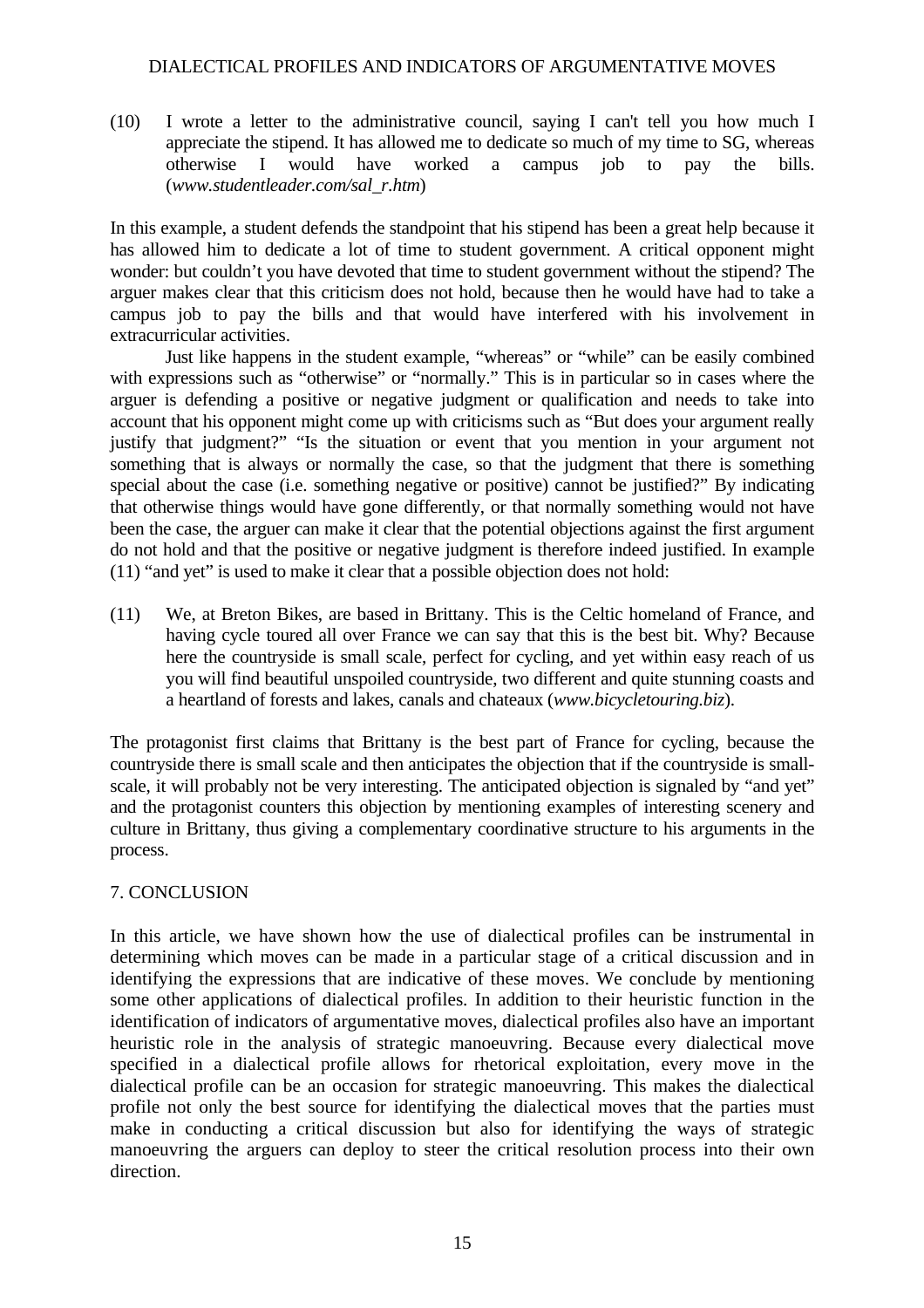ACKNOWLEDGMENTS: This article was written as part of the project "Argumentative indicators in Dutch" subsidized by the Netherlands Organization for Scientific Research NWO (project no. 200-41-012). We would like to thank M. Agnès van Rees, Assimakis Tseronis, and Erik C.W. Krabbe, as well as the participants in the Wake Forest/ISSA Conference held in Venice, June 2004, for their constructive comments on earlier versions of this paper.

link to commentary

#### REFERENCES

- Albert, H. (1975). *Traktat über kritische Vernunft* (3rd edition). Tübingen: Mohr.
- Austin, J.L. (1962). *How to Do Things with Words*. Oxford: Clarendon Press.
- Barth, E.M. and E.C.W. Krabbe, E.C.W. (1982). *From Axiom to Dialogue. A Philosophical Study of Logics and argumentation*. Berlin/New York: Walter de Gruyter.
- Ducrot, O. et al. (1980). *Les mots du discours*. Paris: Les Éditions de Minuit.
- Eemeren, F.H. van (1986). Dialectical analysis as a normative reconstruction of argumentative discourse. *Text 6*, 1-16.
- Eemeren, F.H. van (2002, Ed.). *Advances in Pragma-Dialectics*. Amsterdam/Newport News: Sic Sat/Vale Press.
- Eemeren, F.H. van and R. Grootendorst (1984). *Speech Acts in Argumentative Discussions. A Theoretical Model for the Analysis of Discussions Directed Towards Solving Conflicts of Opinion*. Dordrecht/Berlin: Foris Publications/Mouton de Gruyter.
- Eemeren, F.H. van and R. Grootendorst (1992a). *Argumentation, Communication and Fallacies. A Pragma-Dialectical Perspective*. Hillsdale, N.J.: Lawrence Erlbaum Associates.
- Eemeren, F.H. van and Grootendorst, R. (1992b). Relevance reviewed: The case of *argumentum ad hominem*. *Argumentation 6*, 141-159.
- Eemeren, F.H. van and Grootendorst, R. (2004). *A Systematic Theory of Argumentation. The Pragma-Dialectical Approach*. Cambridge: Cambridge University Press.
- Eemeren, F.H. van, R. Grootendorst, S. Jackson and S. Jacobs (1993). *Reconstructing Argumentative Discourse*. Tuscaloosa/London: The University of Alabama Press.
- Eemeren, F.H. van, R. Grootendorst, A.F. Snoeck Henkemans, J.A. Blair, R.H. Johnson, E.C.W. Krabbe, C. Plantin, D.N. Walton, C.A. Willard, J. Woods, and D. Zarefsky (1996). *Fundamentals of Argumentation Theory. A Handbook of Historical Backgrounds and Contemporary Developments*. Mahwah, NJ: Lawrence Erlbaum.
- Eemeren, F.H. van and P. Houtlosser (2002). Strategic maneuvering in argumentative discourse: A delicate balance. In: F.H. van Eemeren and P. Houtlosser (Eds.), *Dialectic and Rhetoric. The Warp and Woof of Argumentation Analysis* (pp. 131-159). Dordrecht: Kluwer Academic Publishers.
- Eemeren, F.H. van, P. Houtlosser and A.F. Snoeck Henkemans (2000).Indicatoren van dialectische geschilprofielen [Indicators of dialectical profiles of types of disputes]. *Tijdschrift voor Taalbeheersing 22*, 112-125.
- Eemeren, F.H. van, P. Houtlosser and A.F. Snoeck Henkemans (2000). *Argumentatieve indicatoren in het Nederlands. Een pragma-dialectische studie*. Amsterdam: Rozenberg Publishers. [To be published in English as *Argumentative Indicators in Discourse. A Pragma-Dialectical study*. Dordrecht: Springer, 2007]
- Eemeren, F.H. van and T. Kruiger (1985). Het identificeren van argumentatieschema's [Identifying argument schemes]. In: Koning, W.K.B. (Ed.), *Taalbeheersing in theorie en praktijk* (pp. 55-66). Dordrecht/Cinnaminson : Foris.
- Finocchiaro, M.A. (2005). *Arguments about Arguments*. Cambridge: Cambridge University Press.
- Grice, H.P. (1989). *Studies in the Ways of Words*. Harvard: Harvard University Press.
- Hamblin, C.L. (1970). *Fallacies*. London: Methuen.
- Heritage, J. (1984). A change-of-state token and aspects of its sequential placement. In: J.M. Atkinson and J. Heritage (Eds.), *Structures of Social Action. Studies in Conversation Analysis* (pp. 299–346). Cambridge: Cambridge University Press.
- Houtlosser, P. (1994). The speech act "advancing a standpoint." In: F.H. van Eemeren and R. Grootendorst (Eds.), *Studies in Pragma-Dialectics* (pp. 165–171). Amsterdam: Sic Sat.
- Houtlosser, P. (1995). *Standpunten in een kritische discussie. Een pragma-dialectisch perspectief op de identificatie en reconstructie van standpunten* [Standpoints in a Critical Discussion. A Pragma-Dialectical Perspective of the Identification and Reconstruction of Standpoints]. With a summary in English. Amsterdam: IFOTT.